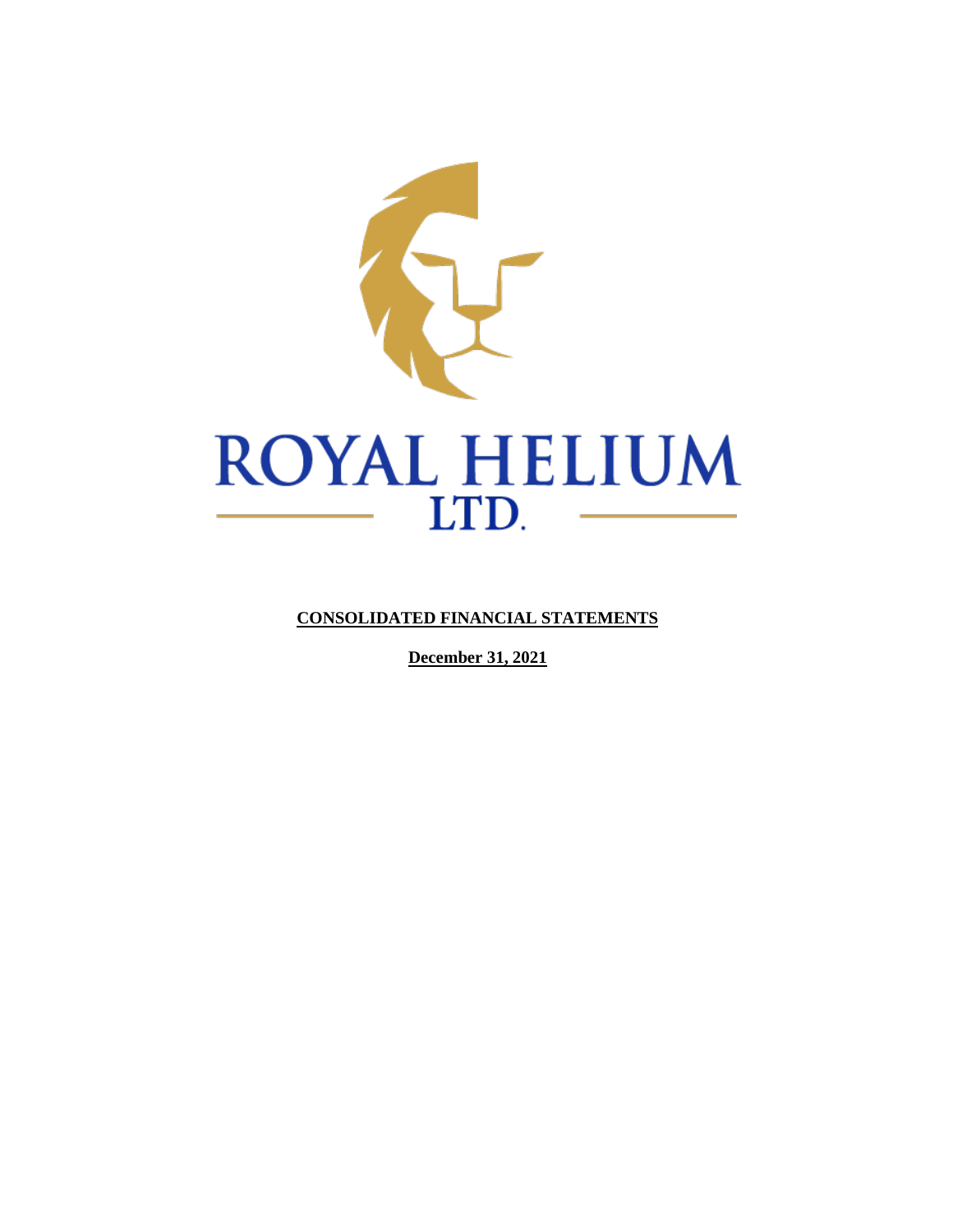

KPMG LLP 205 5th Avenue SW Suite 3100 Calgary AB T2P 4B9 Tel (403) 691-8000 Fax (403) 691-8008 www.kpmg.ca

# **INDEPENDENT AUDITORS' REPORT**

To the Board of Directors of Royal Helium Ltd.

# *Opinion*

We have audited the consolidated financial statements of Royal Helium Ltd. (the "Company"), which comprise:

- The consolidated statement of financial position as at December 31, 2021
- The consolidated statement of loss and comprehensive loss for the year then ended
- The consolidated statement of cash flows for the for the year then ended
- the consolidated statement of changes in shareholders' equity for the year then ended
- and notes to the consolidated financial statements, including a summary of significant accounting policies

(Hereinafter referred to as the "financial statements").

In our opinion, the accompanying financial statements present fairly, in all material respects, the consolidated financial position of the Company as at December 31, 2021, and its consolidated financial performance and its consolidated cash flows for the year then ended in accordance with International Financial Reporting Standards (IFRS) as issued by the International Accounting Standards Board (IASB).

### *Basis for Opinion*

We conducted our audit in accordance with Canadian generally accepted auditing standards. Our responsibilities under those standards are further described in the "*Auditors' Responsibilities for the Audit of the Financial Statements*" section of our auditors' report.

We are independent of the Company in accordance with the ethical requirements that are relevant to our audit of the financial statements in Canada and we have fulfilled our other ethical responsibilities in accordance with these requirements.

We believe that the audit evidence we have obtained is sufficient and appropriate to provide a basis for our opinion.

KPMG LLP, an Ontario limited liability partnership and member firm of the KPMG global organization of independent member firms affiliated with KPMG International Limited, a private English company limited by guarantee. KPMG Canada provides services to KPMG LLP.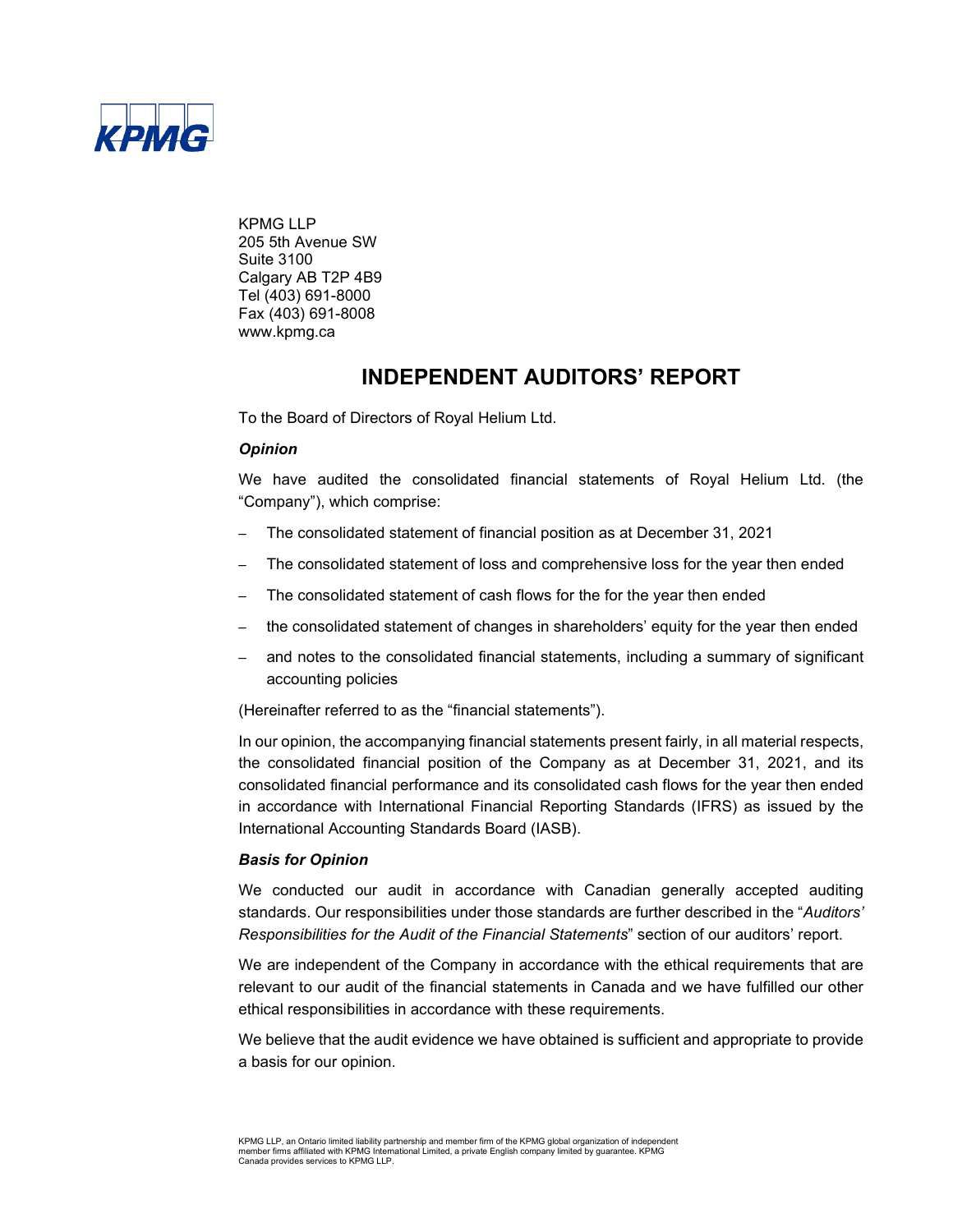

### *Other Matter – Comparative Information*

The financial statements for the year ended December 31, 2020 were audited by another auditor who expressed an unmodified opinion on those financial statements on April 19, 2021.

### *Other Information*

Management is responsible for the other information. Other information comprises:

– the information included in Management's Discussion and Analysis filed with the relevant Canadian Securities Commissions.

Our opinion on the financial statements does not cover the other information and we do not and will not express any form of assurance conclusion thereon.

In connection with our audit of the financial statements, our responsibility is to read the other information identified above and, in doing so, consider whether the other information is materially inconsistent with the financial statements or our knowledge obtained in the audit and remain alert for indications that the other information appears to be materially misstated.

We obtained the information included in Management's Discussion and Analysis filed with the relevant Canadian Securities Commissions as at the date of this auditors' report. If, based on the work we have performed on this other information, we conclude that there is a material misstatement of this other information, we are required to report that fact in the auditors' report. We have nothing to report in this regard.

# *Responsibilities of Management and Those Charged with Governance for the Financial Statements*

Management is responsible for the preparation and fair presentation of the financial statements in accordance with International Financial Reporting Standards (IFRS) as issued by the International Accounting Standards Board (IASB), and for such internal control as management determines is necessary to enable the preparation of financial statements that are free from material misstatement, whether due to fraud or error.

In preparing the financial statements, management is responsible for assessing the Company's ability to continue as a going concern, disclosing as applicable, matters related to going concern and using the going concern basis of accounting unless management either intends to liquidate the Company or to cease operations, or has no realistic alternative but to do so.

Those charged with governance are responsible for overseeing the Company's financial reporting process.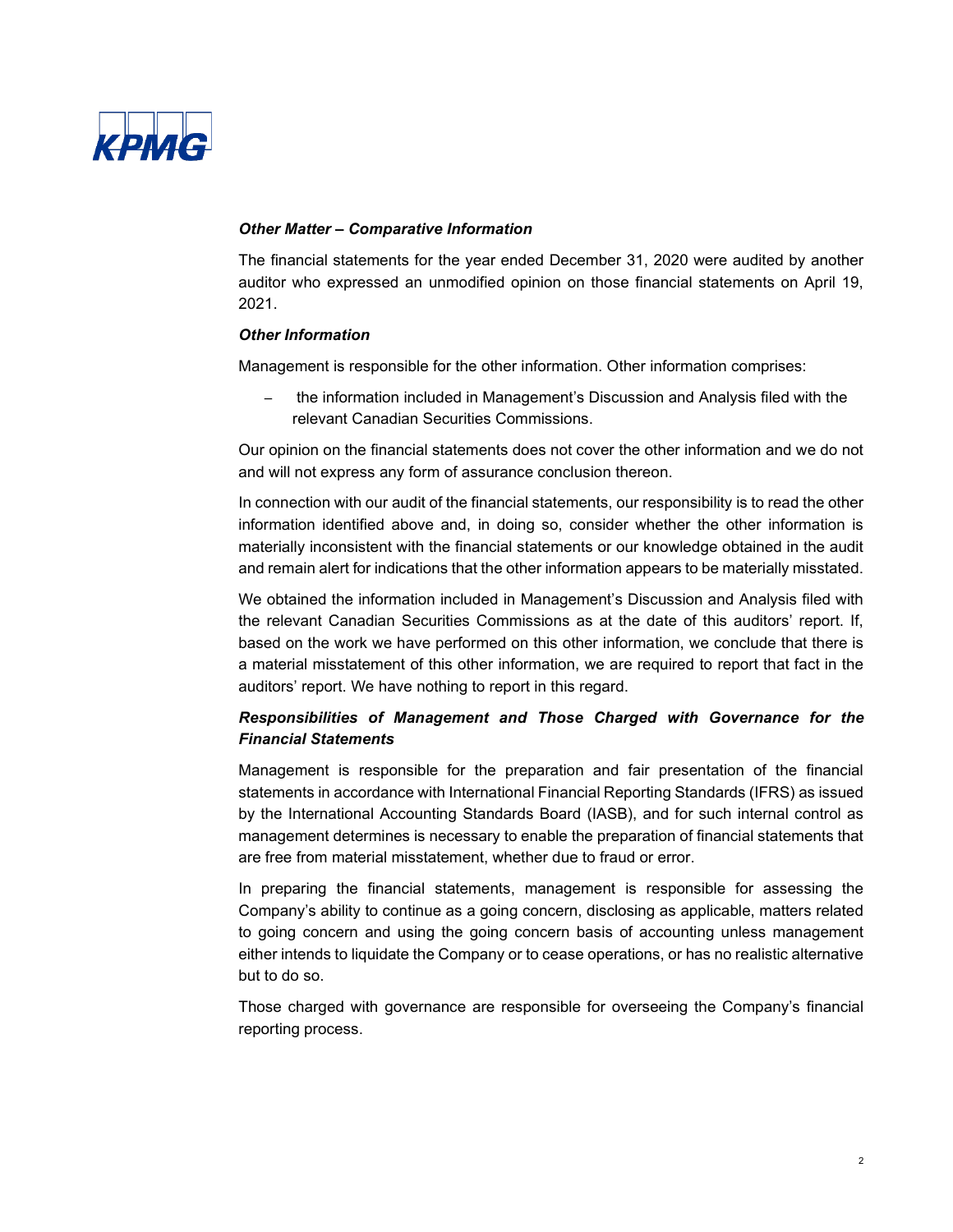

### *Auditors' Responsibilities for the Audit of the Financial Statements*

Our objectives are to obtain reasonable assurance about whether the financial statements as a whole are free from material misstatement, whether due to fraud or error, and to issue an auditors' report that includes our opinion.

Reasonable assurance is a high level of assurance, but is not a guarantee that an audit conducted in accordance with Canadian generally accepted auditing standards will always detect a material misstatement when it exists.

Misstatements can arise from fraud or error and are considered material if, individually or in the aggregate, they could reasonably be expected to influence the economic decisions of users taken on the basis of the financial statements.

As part of an audit in accordance with Canadian generally accepted auditing standards, we exercise professional judgment and maintain professional skepticism throughout the audit.

We also:

– Identify and assess the risks of material misstatement of the financial statements, whether due to fraud or error, design and perform audit procedures responsive to those risks, and obtain audit evidence that is sufficient and appropriate to provide a basis for our opinion.

The risk of not detecting a material misstatement resulting from fraud is higher than for one resulting from error, as fraud may involve collusion, forgery, intentional omissions, misrepresentations, or the override of internal control.

- Obtain an understanding of internal control relevant to the audit in order to design audit procedures that are appropriate in the circumstances, but not for the purpose of expressing an opinion on the effectiveness of the Company's internal control.
- Evaluate the appropriateness of accounting policies used and the reasonableness of accounting estimates and related disclosures made by management.
- Conclude on the appropriateness of management's use of the going concern basis of accounting and, based on the audit evidence obtained, whether a material uncertainty exists related to events or conditions that may cast significant doubt on the Company's ability to continue as a going concern. If we conclude that a material uncertainty exists, we are required to draw attention in our auditors' report to the related disclosures in the financial statements or, if such disclosures are inadequate, to modify our opinion. Our conclusions are based on the audit evidence obtained up to the date of our auditors' report. However, future events or conditions may cause the Company to cease to continue as a going concern.
- Evaluate the overall presentation, structure and content of the financial statements, including the disclosures, and whether the financial statements represent the underlying transactions and events in a manner that achieves fair presentation.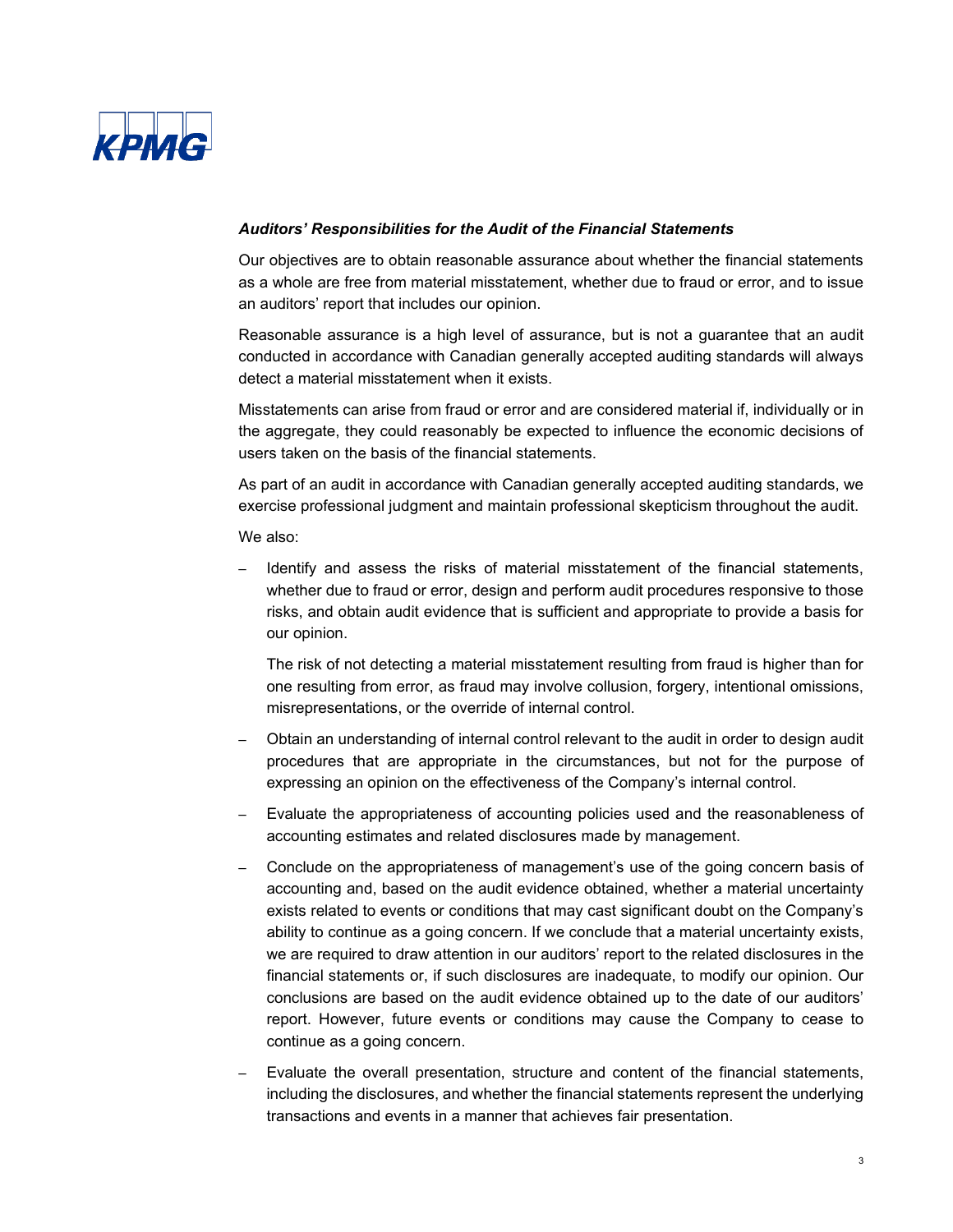

- Communicate with those charged with governance regarding, among other matters, the planned scope and timing of the audit and significant audit findings, including any significant deficiencies in internal control that we identify during our audit.
- Provide those charged with governance with a statement that we have complied with relevant ethical requirements regarding independence, and communicate with them all relationships and other matters that may reasonably be thought to bear on our independence, and where applicable, related safeguards.

The engagement partner on the audit resulting in this auditors' report is Timothy Arthur Richards.

KPMG up

Chartered Professional Accountants

Calgary, Canada April 19, 2022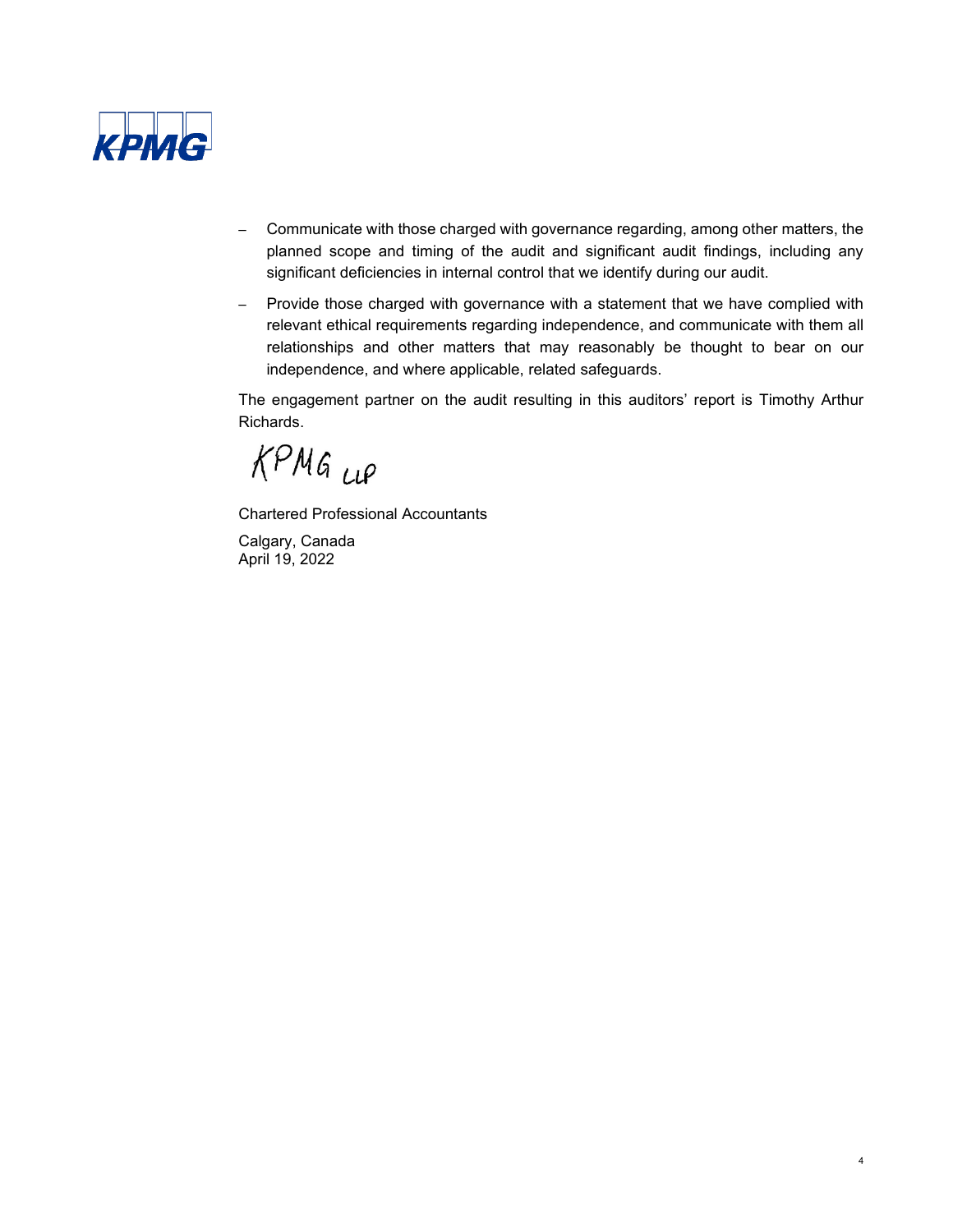# **Royal Helium Ltd.**

# Consolidated Statements of Financial Position

(Expressed in Canadian dollars)

| As at December 31,                                                          | 2021             | 2020             |
|-----------------------------------------------------------------------------|------------------|------------------|
| <b>ASSETS</b>                                                               |                  |                  |
| <b>Current</b>                                                              |                  |                  |
| Cash and cash equivalents (note 5)                                          | \$<br>10,413,553 | \$<br>5,856,878  |
| Accounts receivable                                                         | 318,597          | 56,805           |
| Prepaid                                                                     | 286,624          | 44,187           |
| Total current assets                                                        | 11,018,774       | 5,957,870        |
| Non-current                                                                 |                  |                  |
| Exploration and evaluation assets (note 6)                                  | 18,412,963       | 2,519,583        |
| <b>Total</b> assets                                                         | \$<br>29,431,737 | \$<br>8,477,453  |
| <b>LIABILITES AND SHAREHOLDERS' EQUITY</b>                                  |                  |                  |
| <b>Current</b><br>Accounts payable and accrued liabilities (notes 7 and 16) | \$<br>4,611,914  | \$<br>355,417    |
| Non-current                                                                 |                  |                  |
| Decommissioning liability (Note 8)                                          | 203,333          |                  |
| <b>Total liabilities</b>                                                    | \$<br>4,815,247  | \$<br>355,417    |
|                                                                             |                  |                  |
| <b>Shareholders' Equity</b><br>Share capital (note 9)                       | \$<br>47,415,565 | \$<br>30,484,589 |
| Contributed surplus                                                         | 7,970,545        | 3,280,796        |
| Deficit                                                                     | (30, 769, 620)   | (25, 643, 349)   |
| Total shareholders' equity                                                  |                  |                  |
|                                                                             | 24,616,490       | 8,122,036        |
| Total liabilities and shareholders' equity                                  | \$<br>29,431,737 | \$<br>8,477,453  |
| Contingencies and Commitments (Notes 6 and 15)                              |                  |                  |

**Subsequent Events** (Note 19)

**Approved by the Board of Directors on April 19, 2022**

" *Andrew Davidson*" *"Tom MacNeill"* Andrew Davidson, President and Director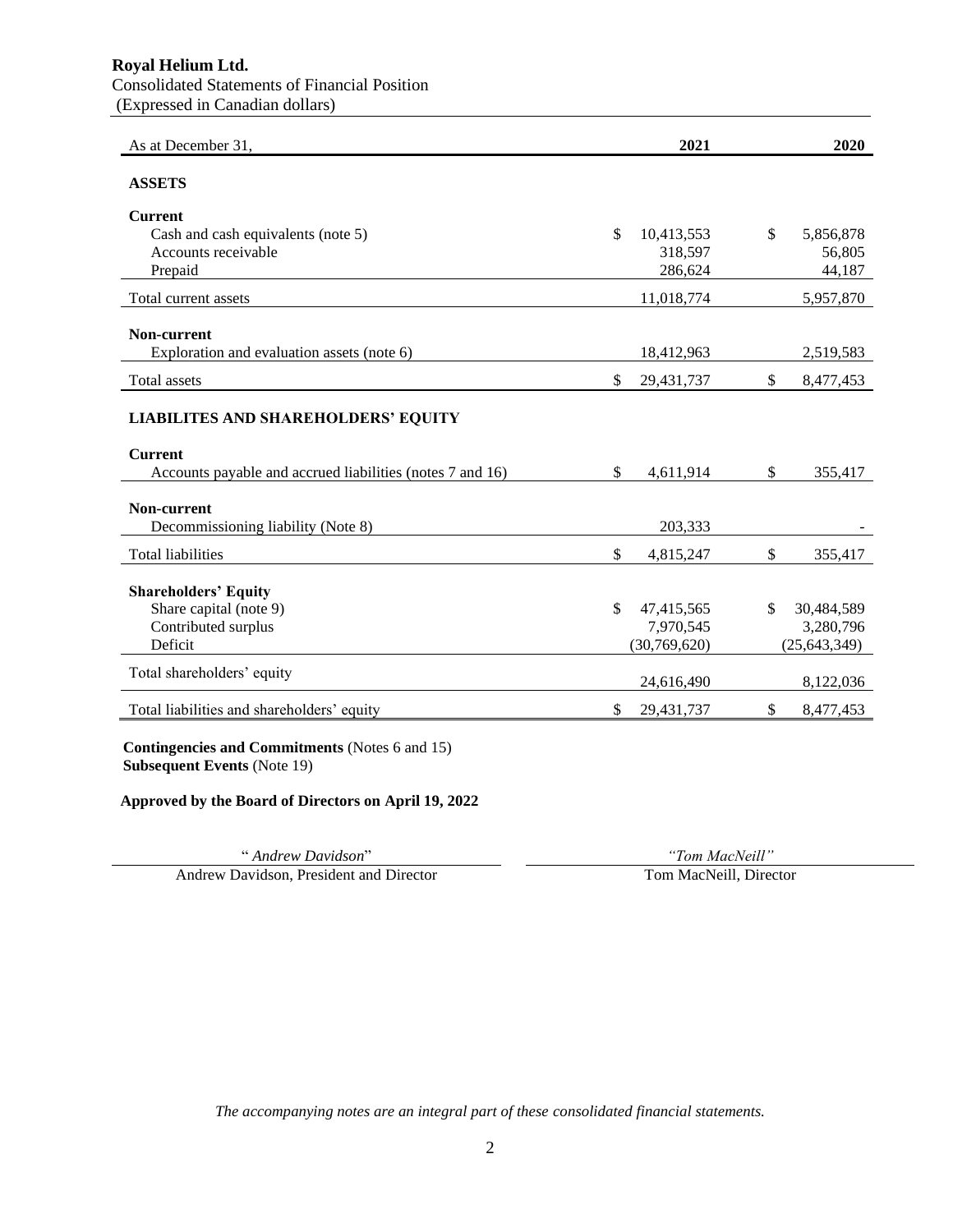|    | December 31,<br>2021 |                                                     | December 31,<br>2020 |
|----|----------------------|-----------------------------------------------------|----------------------|
|    |                      |                                                     | 1,330,454            |
|    |                      |                                                     |                      |
|    |                      |                                                     |                      |
|    |                      |                                                     |                      |
|    | 4,175                |                                                     | 3,053                |
| S. |                      |                                                     | (1,327,401)          |
|    |                      |                                                     |                      |
|    | (0.04)               |                                                     | (0.03)               |
|    |                      |                                                     |                      |
|    |                      |                                                     | 47,116,666           |
|    | \$                   | 5,162,640<br>32,194<br>(5, 126, 271)<br>123,300,431 | S                    |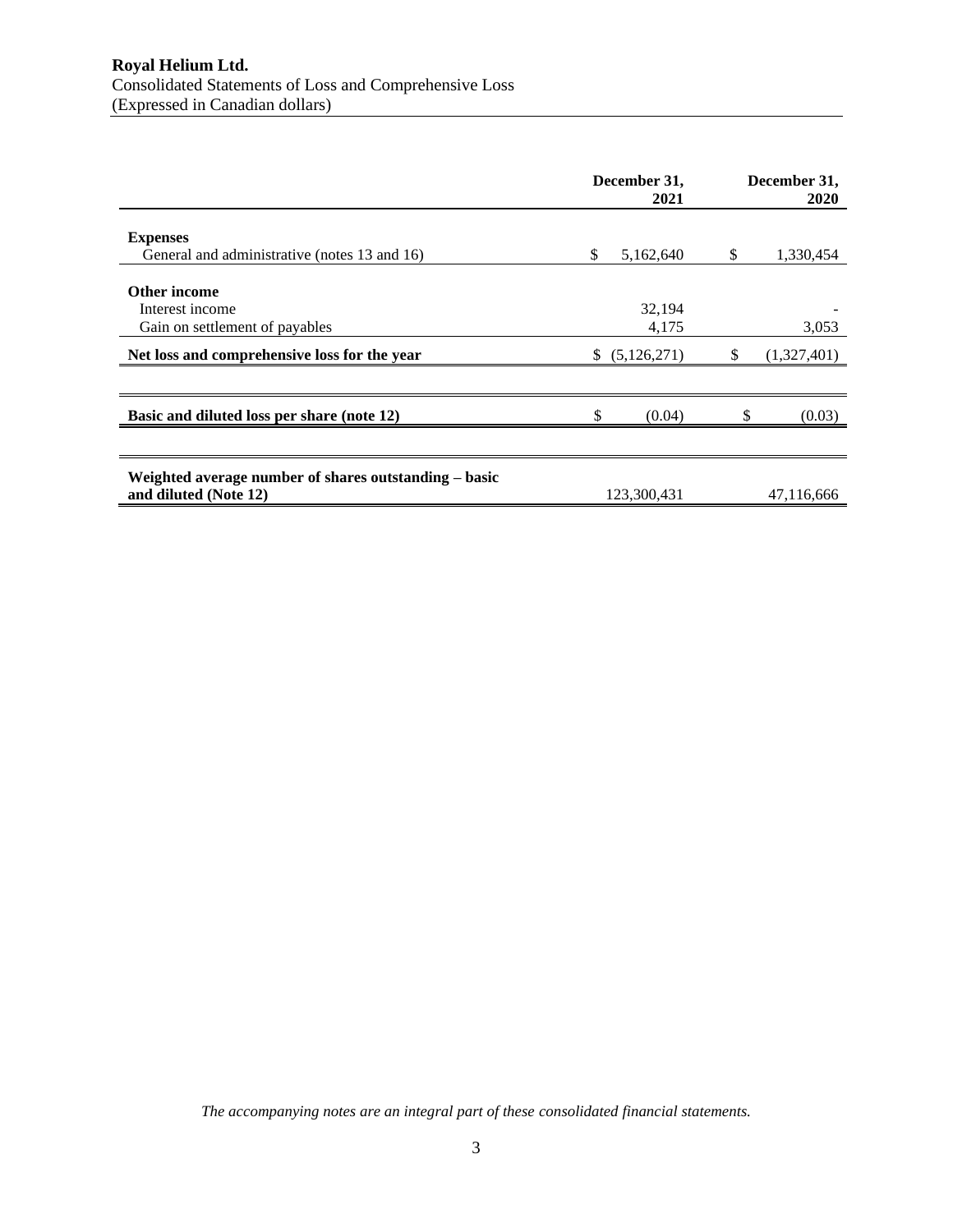|                                                | December 31,<br>2021 | December 31,<br>2020 |
|------------------------------------------------|----------------------|----------------------|
| <b>CASH FLOWS FROM OPERATING ACTIVITIES</b>    |                      |                      |
| Loss for the year                              | \$<br>(5, 126, 271)  | \$<br>(1,327,401)    |
| Items not affecting cash:                      |                      |                      |
| Share-based payments (Note 13)                 | 3,557,550            | 648,000              |
| Gain on settlement of payables                 | (4,175)              | (3,053)              |
| Changes in non-cash working capital (Note 18)  | (542, 691)           | (177,511)            |
| Net cash used in operating activities          | (2, 115, 587)        | (859, 965)           |
|                                                |                      |                      |
| <b>CASH FLOWS FROM FINANCING ACTIVITIES</b>    |                      |                      |
| Proceeds - warrant exercise                    | 2,139,816            | 382,900              |
| Proceeds - broker warrant exercise (Note 9)    | 72,581               |                      |
| Proceeds - stock option exercise (Note 9)      | 88,000               | 46,000               |
| Issuance of share (Note 9)                     | 17,250,000           | 7,150,000            |
| Share issuance costs (Note 9)                  | (1,528,247)          | (600, 041)           |
| Change in non-cash working capital (Note 18)   | (38, 396)            | 38,396               |
| Net cash provided by financing activities      | 17,983,754           | 7,017,255            |
|                                                |                      |                      |
| <b>CASH FLOWS FROM INVESTING ACTIVITIES</b>    |                      |                      |
| Additions to exploration and evaluation assets | (15,690.045)         | (388, 835)           |
| Change in non-cash working capital (Note 18)   | 4,378,553            | 61,146               |
| Net cash used in investing activities          | (11, 311, 492)       | (327, 689)           |
|                                                |                      |                      |
| Change in cash                                 | 4,556,675            | 5,829,601            |
| Cash, beginning of year                        | 5,856,878            | 27,277               |
| Cash, end of year                              | \$<br>10,413,553     | \$<br>5,856,878      |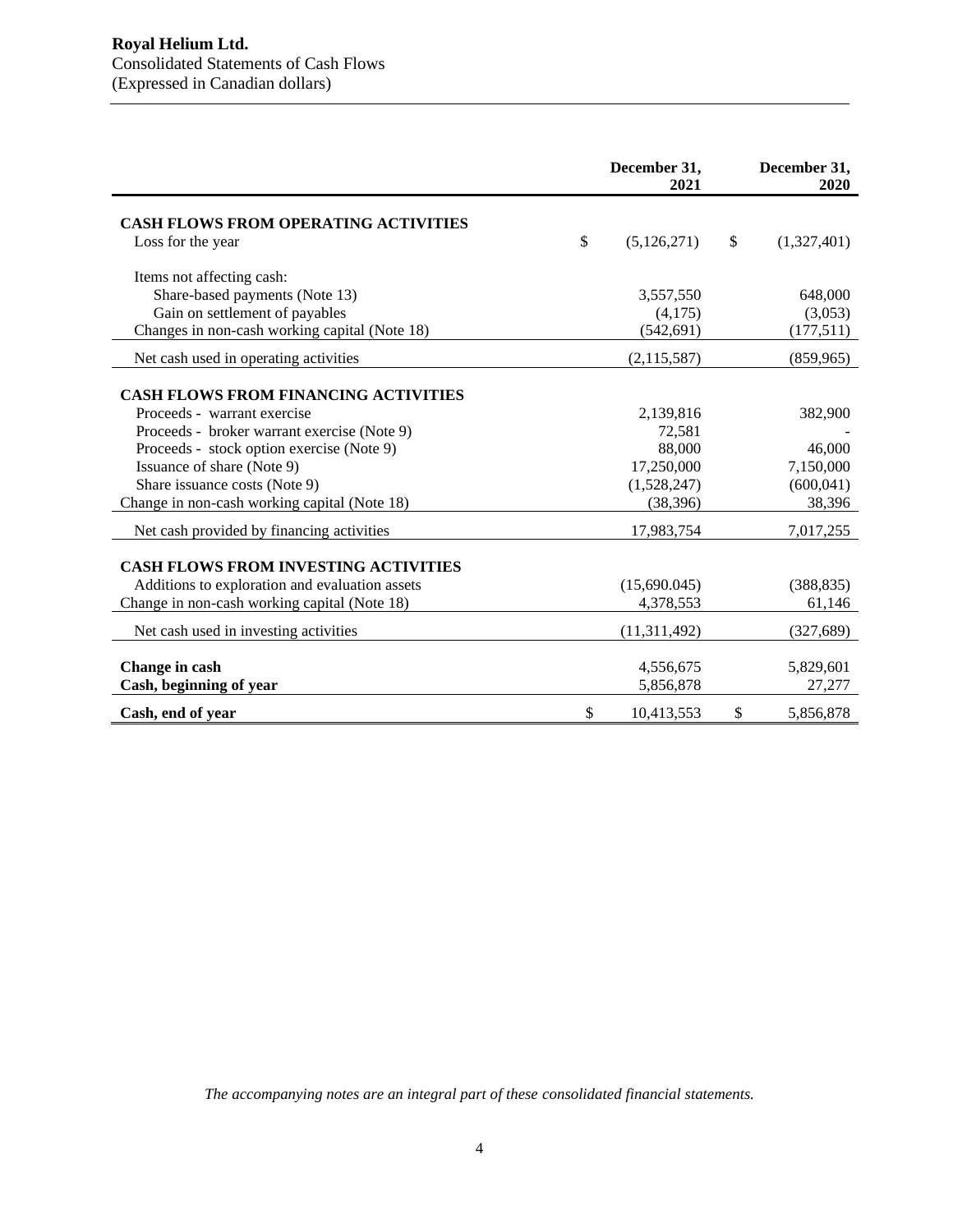|                                                   |                  |                    |                      |               | <b>Total</b>  |
|---------------------------------------------------|------------------|--------------------|----------------------|---------------|---------------|
|                                                   | <b>Share</b>     | <b>Contributed</b> |                      |               | Shareholders' |
|                                                   | Capital          | <b>Surplus</b>     | <b>Deficit</b>       |               | <b>Equity</b> |
| <b>Balance as at December 31, 2019</b>            | \$<br>23,832,539 | \$<br>2,305,987    | \$<br>(24,315,948)   | \$            | 1,822,578     |
| Share issuance - financing (Note 9)               | 7,150,000        |                    |                      |               | 7,150,000     |
| Share issuance – warrant exercise (Note 9)        | 382,900          |                    |                      |               | 382,900       |
| Share issuance $-$ stock option exercise (Note 9) | 89,200           | (43,200)           |                      |               | 46,000        |
| Share issuance costs (Note 9)                     | (600, 041)       |                    |                      |               | (600, 041)    |
| Broker warrants issued (Note 11)                  | (370,009)        | 370,009            |                      |               |               |
| Share based compensation                          |                  | 648,000            |                      |               | 648,000       |
| Net loss for the year                             |                  |                    | (1,327,401)          |               | (1,327,401)   |
| <b>Balance as at December 31, 2020</b>            | \$<br>30,484,589 | \$<br>3,280,796    | \$<br>(25, 643, 349) | <sup>\$</sup> | 8,122,036     |
| Share issuance - financing (Note 9)               | 17,250,000       |                    |                      |               | 17,250,000    |
| Share issuance – warrant exercise (Note 9)        | 2,139,816        |                    |                      |               | 2,139,816     |
| Share issuance - broker warrants (Note 9)         | 109,582          | (37,001)           |                      |               | 72,581        |
| Share issuance – stock option exercise (Note 9)   | 174,600          | (86,600)           |                      |               | 88,000        |
| Share issued for debt (Note 9)                    | 41,025           |                    |                      |               | 41,025        |
| Share issuance costs (Note 9)                     | (1,528,247)      |                    |                      |               | (1,528,247)   |
| Broker warrants issued (Note 11)                  | (1,255,800)      | 1,255,800          |                      |               |               |
| Share based compensation                          |                  | 3,557,550          |                      |               | 3,557,550     |
| Net loss for the year                             |                  |                    | (5, 126, 271)        |               | (5, 126, 271) |
| <b>Balance as at December 31, 2021</b>            | \$<br>47,415,565 | \$<br>7,970,545    | \$<br>(30,769,620)   | \$            | 24,616,490    |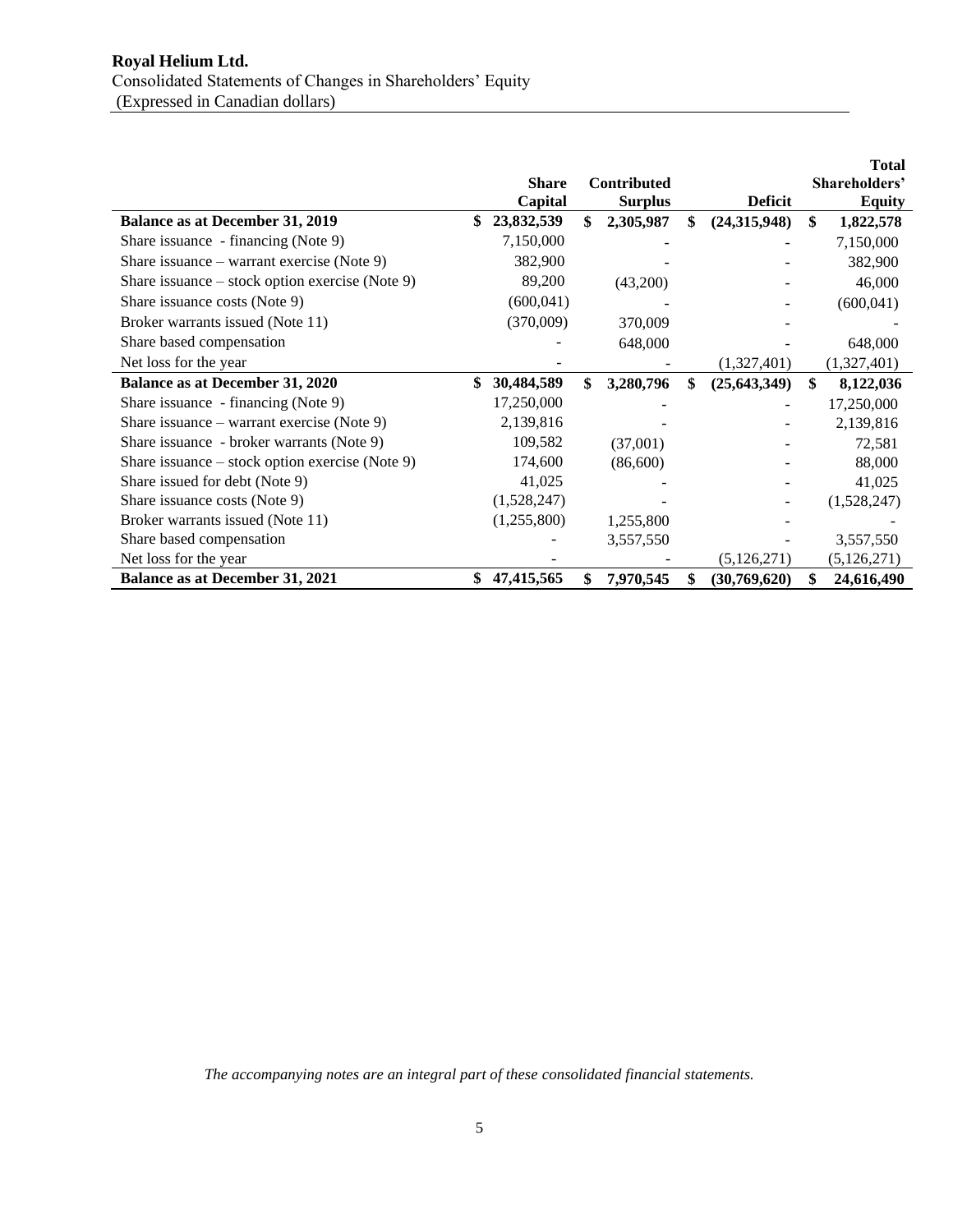# **1. NATURE AND CONTINUANCE OF OPERATIONS**

Royal Helium Ltd. (the "Company" or "RHL") (formerly RHC Capital Corporation) is focused on primary helium production from its helium leases and permits in Saskatchewan, Canada. On February 27, 2017, the Company began trading on the NEX board of the TSX Venture Exchange ("TSX-V") under the trading symbol "RHC.H". On July 25, 2017, the Company resumed trading on the TSX-V under the trading symbol "RHC". The address of its registered office is 224 4<sup>th</sup> Avenue South, Suite 602, Saskatoon, Saskatchewan, S7K 5M5.

The Company was incorporated under the laws of the Province of Ontario on August 15, 2008 and continued into the Province of Saskatchewan on May 1, 2019.

# **2. BASIS OF PREPARATION**

The consolidated financial statements of the Company have been prepared in accordance with the International Financial Reporting Standard ("IFRS") issued by the International Accounting Standard Board ("IASB") and interpretations from the IFRS Interpretations Committee ("IFRIC").

These consolidated financial statements have been prepared on a historical basis, except for those financial instruments carried at fair value. In addition, these consolidated financial statements have been prepared using the accrual basis of accounting.

### **Use of estimates**

The Company makes estimates and assumptions about the future that affect the reported amounts of assets and liabilities. Estimates and judgments are continually evaluated based on historical experience and other factors, including expectations of future events that are believed to be reasonable under the circumstances. In the future, actual results may differ from these estimates and assumptions.

# **3. SIGNIFICANT ACCOUNTING POLICIES**

The accounting policies set out below have been applied consistently to all periods presented in these statements.

### **Basis of consolidation**

These consolidated financial statements include the accounts of RHL together with its wholly owned subsidiary, Royal Helium Exploration Limited ("RHEL"). Subsidiaries consist of entities over which the Company is exposed to, or has right to, variable returns as well as the ability to affect these returns through the power to direct the relevant activities of the entities. All intercompany balances and transactions have been eliminated on consolidation.

### **Foreign currency translation**

Items included in the consolidated financial statements of each entity are measured using the currency of the primary economic environment in which that entity operates (the functional currency). The functional currency of RHL and RHEL is the Canadian dollar. The presentation currency of the Company is the Canadian dollar.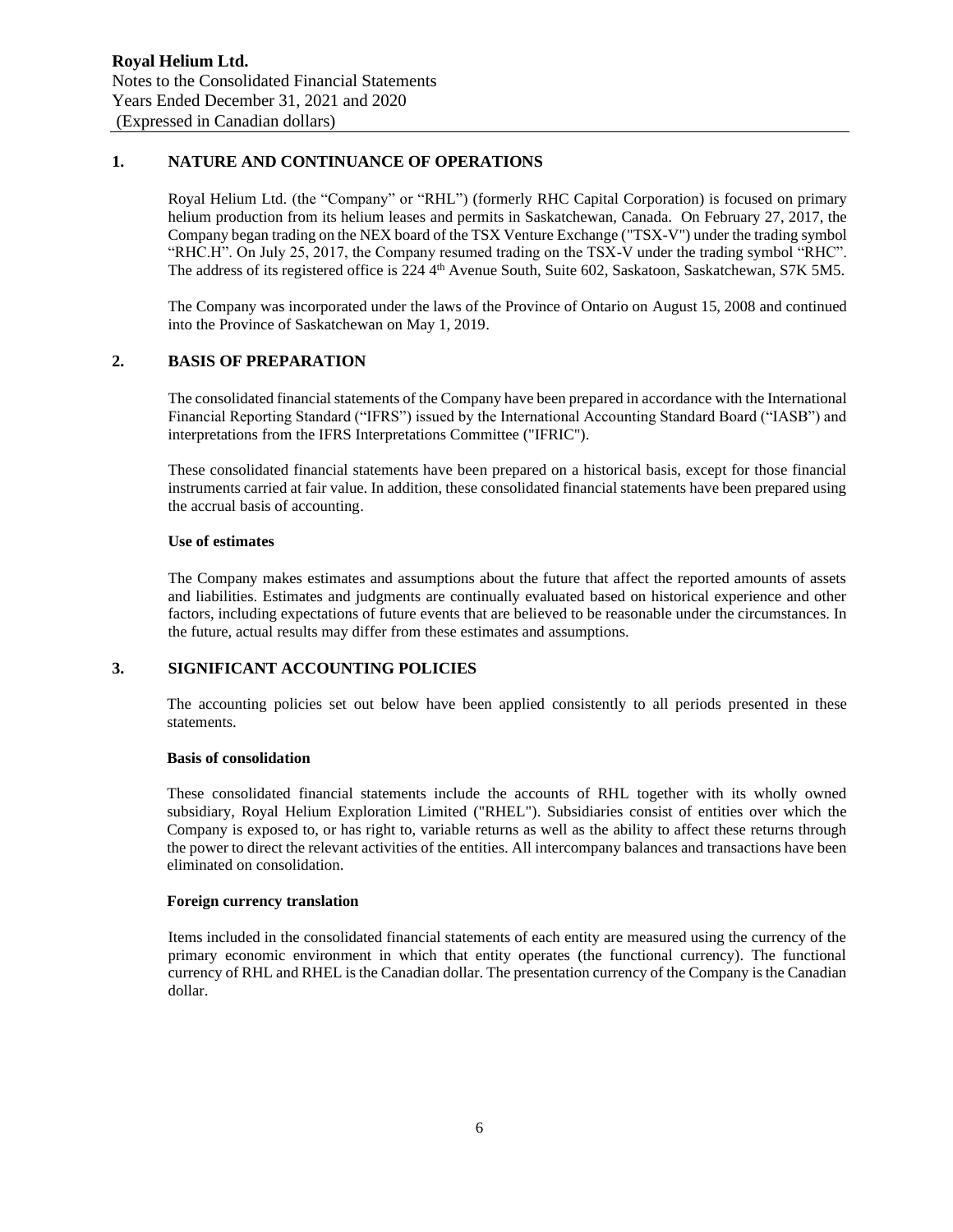Foreign currency transactions are translated into the functional currency of each entity using the exchange rates prevailing at the dates of the transactions. Foreign exchange gains and losses resulting from the settlement of foreign currency transactions and from the translation at year-end exchange rates of monetary assets and liabilities denominated in currencies other than an entity's functional currency are recognized in the consolidated statements of loss.

### **Provisions**

A provision is recognized if, as a result of a past event, the Company has a present legal or constructive obligation that can be estimated reliably and it is probable that an outflow of economic benefits will be required to settle the obligation. Provisions are not recognized for future operating losses.

### **Decommissioning Obligations**

The Company's activities give rise to dismantling, decommissioning and site disturbance remediation activities. Provision is made for the estimated cost of site restoration and capitalized in the relevant asset category unless it arises from the normal course of production activities, in which case it is recognized in profit or loss.

Decommissioning obligations are measured at the present value of management's best estimate of expenditure required to settle the present obligation at the statement of financial position date. Subsequent to the initial measurement, the obligation is adjusted at the end of each period to reflect the passage of time and changes in the estimated future cash flows underlying the obligation. The increase in the provision due to the passage of time is recognized as finance costs, whereas increases/decreases due to changes in the estimated future cash flows are capitalized. Actual costs incurred upon settlement of the asset retirement obligations are charged against the provision to the extent the provision was established.

### **Cash and cash equivalents**

Cash and cash equivalents include cash on hand, deposits held with banks, and other short-term highly liquid investments with original maturities of three months or less. Cash and cash equivalents are held in Canadian banks. The Company did not have any cash equivalents as at December 31, 2021 and 2020.

### **Non-current assets held for sale and discontinued operations**

The Company classifies non-current assets, or disposal groups consisting of assets and liabilities, as held for sale when it expects to recover their carrying amounts primarily through sale rather than through continuing use. To meet criteria to be held for sale, the sale must be highly probable, and the assets or disposal groups must be available for immediate sale in their present condition. The Company must be committed to a plan to sell the assets or disposal group, and the sale should be expected to qualify for recognition as a completed sale within one year from the date of classification.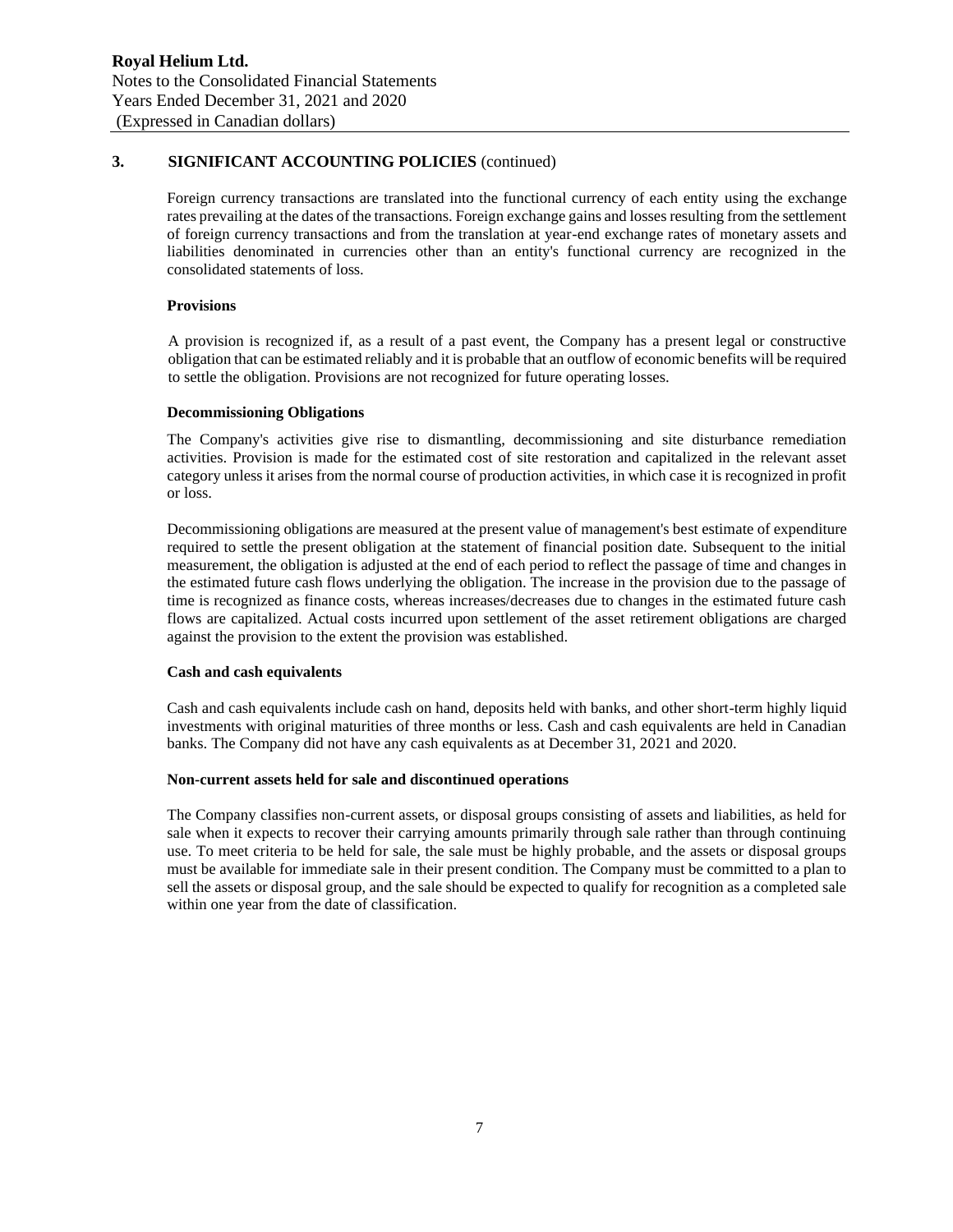The Company measures assets or disposal groups at the lower of their carrying amount and fair value less costs of disposal. Impairment losses on initial classification as held for sale and subsequent gains and losses on remeasurement are recognized in the consolidated income statements; however, gains are not recognized in excess of any cumulative impairment loss. Any impairment loss on a disposal group first is allocated to goodwill, and then to remaining assets and liabilities on pro rata basis, except that no loss is allocated to inventories, financial assets, deferred tax assets, employee benefit assets or investment property. Upon classifying assets or disposal groups as held for sale, the Company presents the assets separately as a single amount and the liabilities separately as a single amount on the consolidated statements of financial position. When an asset no longer meets the criteria for classification as an asset held for sale, the Company records the asset at the lower of its recoverable amount and the carrying amount before the asset was classified as held for sale.

### **Exploration and evaluation assets**

### *Pre-exploration costs*

Pre-exploration costs are expensed in the period in which they are incurred.

### *Exploration and Evaluation Expenditures*

Pre-license costs are recognized in the statement of loss as incurred.

Exploration and evaluation costs, including the costs of acquiring licenses and directly attributable general and administrative costs, initially are capitalized as either tangible or intangible exploration and evaluation assets according to the nature of the assets acquired. The costs are accumulated in cost centres by well, field or exploration area, pending determination of technical feasibility and commercial viability.

The Company assesses the recoverability of exploration and evaluation assets, before and at the moment of reclassification, to property, plant and equipment. Exploration and evaluation assets are assessed for impairment if (a) sufficient data exists to determine technical feasibility and commercial viability, and (b) facts and circumstances suggest that the carrying amount exceeds the recoverable amount. The impairment of exploration and evaluation assets, and any eventual reversal thereof, is recognized in the statement of profit or loss.

The technical feasibility and commercial viability of extracting a mineral resource is considered to be determinable when proved or probable reserves are determined to exist. A review of each exploration license or field is carried out, at least annually, to ascertain whether proved or probable reserves have been discovered. Upon determination of proved or probable reserves, exploration and evaluation assets attributable to those reserves are first tested for impairment and then reclassified from exploration and evaluation assets to property, plant and equipment. The cost of undeveloped land that expires is recognized in profit or loss.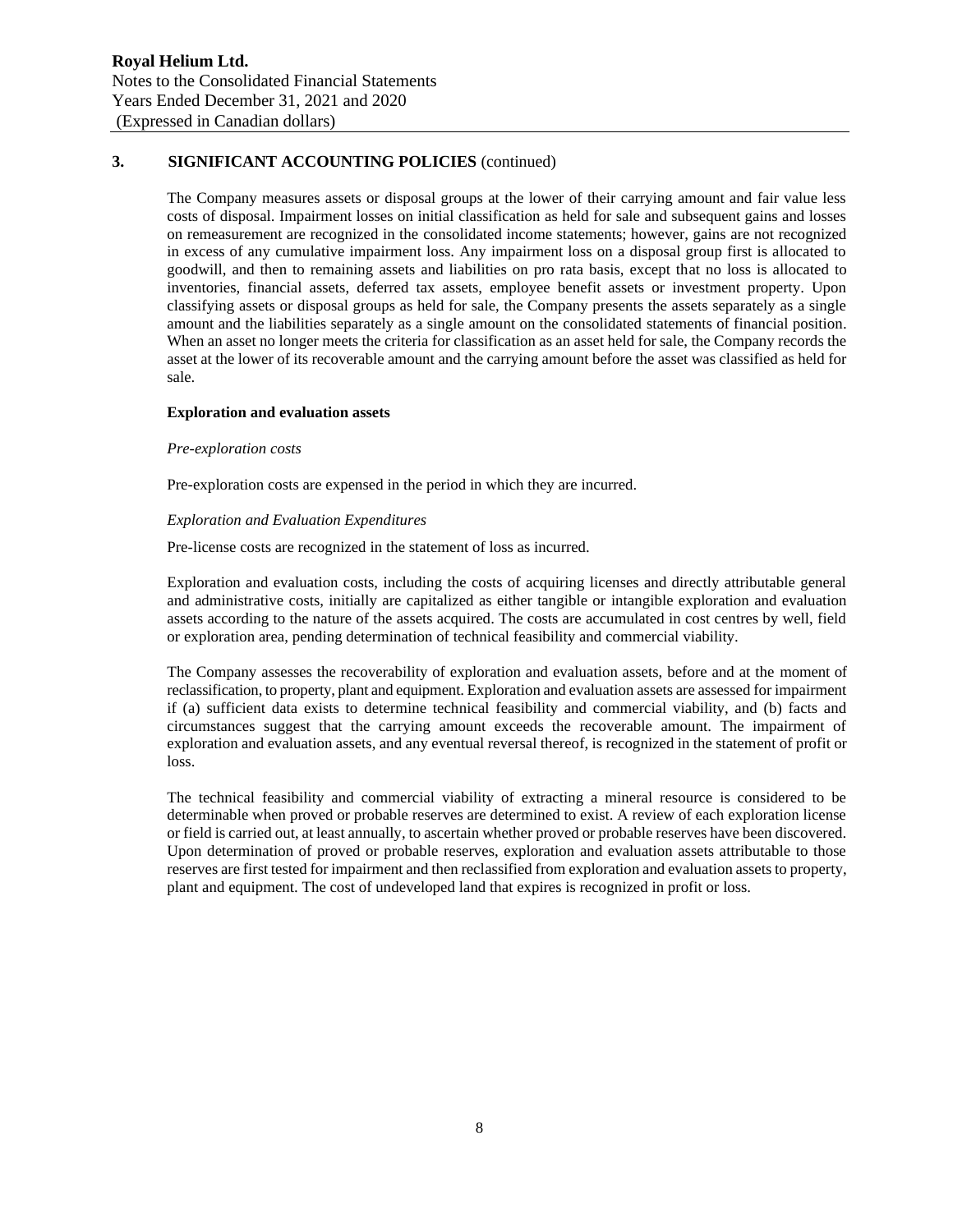#### *Development and Production Costs*

Items of property, plant and equipment, which include oil and gas development and production assets, are measured at cost less accumulated depletion and depreciation and accumulated impairment losses. Development and production assets are grouped into CGUs for impairment testing. The Company has grouped its development and production assets into the Southern Sask CGU. When significant parts of an item of property, plant and equipment, including oil and natural gas interests, have different useful lives, they are accounted for as separate items (major components).

Gains and losses on disposal of an item of property, plant and equipment, including oil and natural gas interests, are determined by comparing the proceeds from disposal with the carrying amount of property, plant and equipment and are recognized in profit or loss.

#### Subsequent Costs

Costs incurred subsequent to the determination of technical feasibility and commercial viability and the costs of replacing parts of property, plant and equipment are recognized as property, plant and equipment only when they increase the future economic benefits embodied in the specific asset to which they relate. All other expenditures are recognized in profit or loss as incurred. Such capitalized oil and natural gas interests generally represent costs incurred in developing proved and/or probable reserves and bringing in or enhancing production from such reserves and are accumulated on a field or geotechnical area basis. The carrying amount of any replaced or sold component is derecognized. The costs of the day-to-day servicing of property, plant and equipment are recognized in profit or loss as incurred.

#### Depletion and Depreciation

The net carrying value of development or production assets is depleted using the unit-of-production method by reference to the ratio of production in the year to the related proved and probable reserves, taking into account estimated future development costs necessary to bring those reserves into production. Future development costs are estimated taking into account the level of development required to produce the reserves. These estimates are reviewed by Company reserves engineers at least quarterly.

Proved and probable reserves are estimated using independent reserves engineer reports and represent the estimated quantities of crude oil, natural gas and NGLs that geological, geophysical and engineering data demonstrate with a specified degree of certainty to be recoverable in future years from known reservoirs and that are considered commercially producible.

For other assets, depreciation is recognized in profit or loss on a declining balance basis over the estimated useful lives of each part of an item of property, plant and equipment. Leased assets are depreciated over the shorter of the lease term and their useful lives unless it is reasonably certain that the Company will obtain ownership by the end of the lease term. Land is not depreciated.

The estimated useful lives for other assets for the current and comparative years are as follows:

| • Office equipment and fixtures  | 30% declining basis |
|----------------------------------|---------------------|
| • Computer hardware and software | 30% declining basis |

Depreciation methods, useful lives and residual values are reviewed at each reporting date.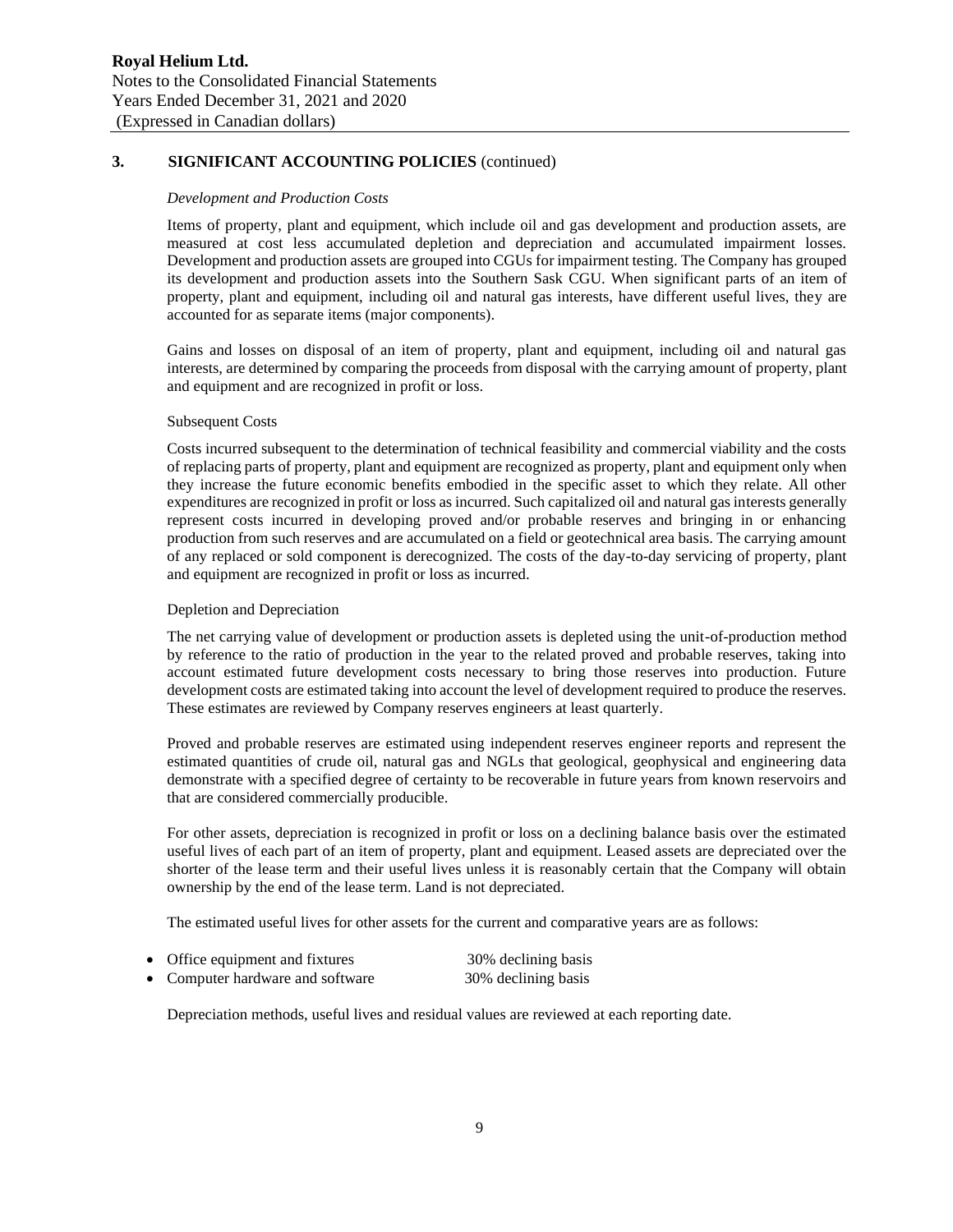### **Impairment of tangible and intangible assets**

#### Non-Derivative Financial Assets

Impairment of financial assets is determined by measuring the assets' expected credit loss ("ECL"). The Company's financial assets are not considered to have a significant financing component and a lifetime ECL is measured at the date of initial recognition of the financial asset. ECL allowances have not been recognized for cash and cash equivalents due to the virtual certainty associated with their collection. The ECL pertaining to trade and other receivable is assessed at initial recognition and this provision is re-assessed at each reporting date. ECLs are a probability-weighted estimate of all possible default events related to the financial asset (over the lifetime or within 12 months after the reporting period, as applicable) and are measured as the difference between the present value of the cash flows due to the Company and the cash flows the Company expects to receive, including cash flows expected from collateral and other credit enhancements that are a part of contractual terms. In making an assessment as to whether financial assets are credit-impaired, the Company considers historically realized bad debts, evidence of a debtor's present financial condition and whether a debtor has breached certain contracts, the probability that a debtor will enter bankruptcy or other financial reorganization, changes in economic conditions that correlate to increased levels of default, the number of days a debtor is past due in making a contractual payment, and the term to maturity of the specified receivable. The carrying amounts of financial assets are reduced by the amount of the ECL through an allowance account and losses are recognized within general and administrative expense in profit and loss.

Based on contractual terms and conditions, the Company considers its financial assets to be in default when the counterparty fails to make contractual payments as required. Once the Company has pursued collection activities and it has been determined that the incremental cost of pursuing collection outweighs the benefits, the Company derecognizes the gross carrying amount of the financial asset and the associated allowance from the statement of financial position.

### Non-Financial Assets

The carrying amounts of the Company's non-financial assets, other than exploration and evaluation assets and deferred tax assets, are reviewed at each reporting date to determine whether there is any indication of impairment. If any such indication exists, then the asset's recoverable amount is estimated.

For the purpose of impairment testing, assets are grouped together into the smallest group of assets that generates cash inflows from continuing use that are largely independent of the cash inflows of other assets or groups of assets (the CGUs). The recoverable amount of an asset or a CGU is the greater of its value in use and its fair value less cost to sell.

In assessing value in use, the estimated future cash flows are discounted to their present value using a pre-tax discount rate that reflects current market assessments of the time value of money and the risks specific to the asset. Value in use is generally computed by reference to the present value of the future cash flows expected to be derived from production of proved and probable reserves.

Fair value less cost to sell is determined as the amount that would be obtained from the sale of a CGU in an arm's length transaction between knowledgeable and willing parties. The fair value less cost to sell oil and natural gas assets is generally determined as the net present value of the estimated future cash flows expected to arise from the continued use of the CGU, including any expansion prospects, and its eventual disposal, using assumptions that an independent market participant may take into account. These cash flows are discounted by an appropriate discount rate, which would be applied by such a market participant to arrive at a net present value of the CGU. Consideration is given to acquisition metrics of recent transactions completed on similar assets to those contained within the relevant CGU.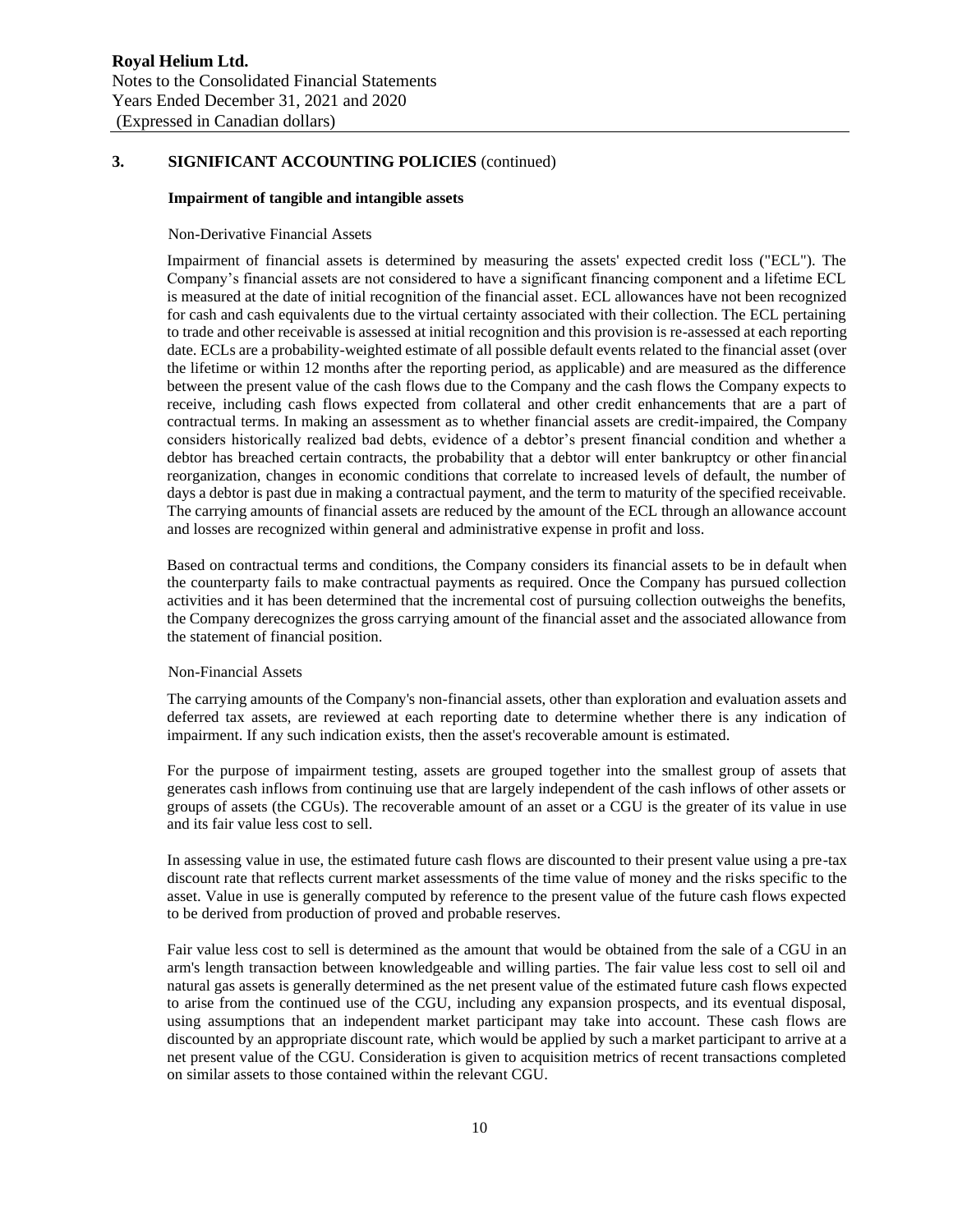An impairment loss is recognized if the carrying amount of an asset or its CGU exceeds its estimated recoverable amount. Impairment losses are recognized in profit or loss.

Exploration and evaluation assets are assessed for impairment if (i) sufficient data exists to determine technical feasibility and commercial viability, and (ii) facts and circumstances suggest that the carrying amount exceeds the recoverable amount. For purposes of impairment testing, E&E assets are allocated to CGUs or groups of CGUs.

Impairment losses, for non-financial assets other than goodwill, recognized in prior years are assessed at each reporting date for any indications that the loss has decreased or no longer exists. An impairment loss is reversed if there has been a change in the estimates used to determine the recoverable amount. An impairment loss is reversed only to the extent that the asset's carrying amount does not exceed the carrying amount that would have been determined, net of depletion and depreciation or amortization, if no impairment loss had been recognized.

### **Income taxes**

Income taxes comprise current and deferred income taxes. Income taxes are recognized in the consolidated statements of loss, except to the extent that they relate to items recognized directly in other comprehensive income (OCI) or directly in shareholders' equity, in which case, the income taxes are also recognized directly in OCI or shareholders' equity, respectively. Current income taxes are the expected taxes payable on the taxable income for the year, using tax rates enacted or substantively enacted, at the end of the reporting period, and any adjustment to tax payable in respect of previous years.

In general, deferred income taxes are recognized in respect of temporary differences arising between the tax bases of assets and liabilities and their carrying amounts in the consolidated financial statements. However, deferred income taxes are not recognized if they arise from the initial recognition of goodwill or the initial recognition of an asset or liability in a transaction other than a business combination that, at the time of the transaction, affects neither accounting nor taxable income nor loss. Deferred income taxes are provided on temporary differences arising on investments in subsidiaries and associates, except, in the case of subsidiaries, where the timing of the reversal of the temporary difference is controlled by the Company and it is probable that the temporary difference will not reverse in the foreseeable future.

Deferred income taxes are determined on a non-discounted basis using tax rates and laws that have been enacted or substantively enacted at the consolidated statement of financial position dates and are expected to apply when the deferred income tax asset is realized or liability is settled. Deferred income tax assets are recognized to the extent that it is probable that future taxable income will be available against which the deductible temporary differences can be utilized. Deferred income tax assets and liabilities are presented as non-current.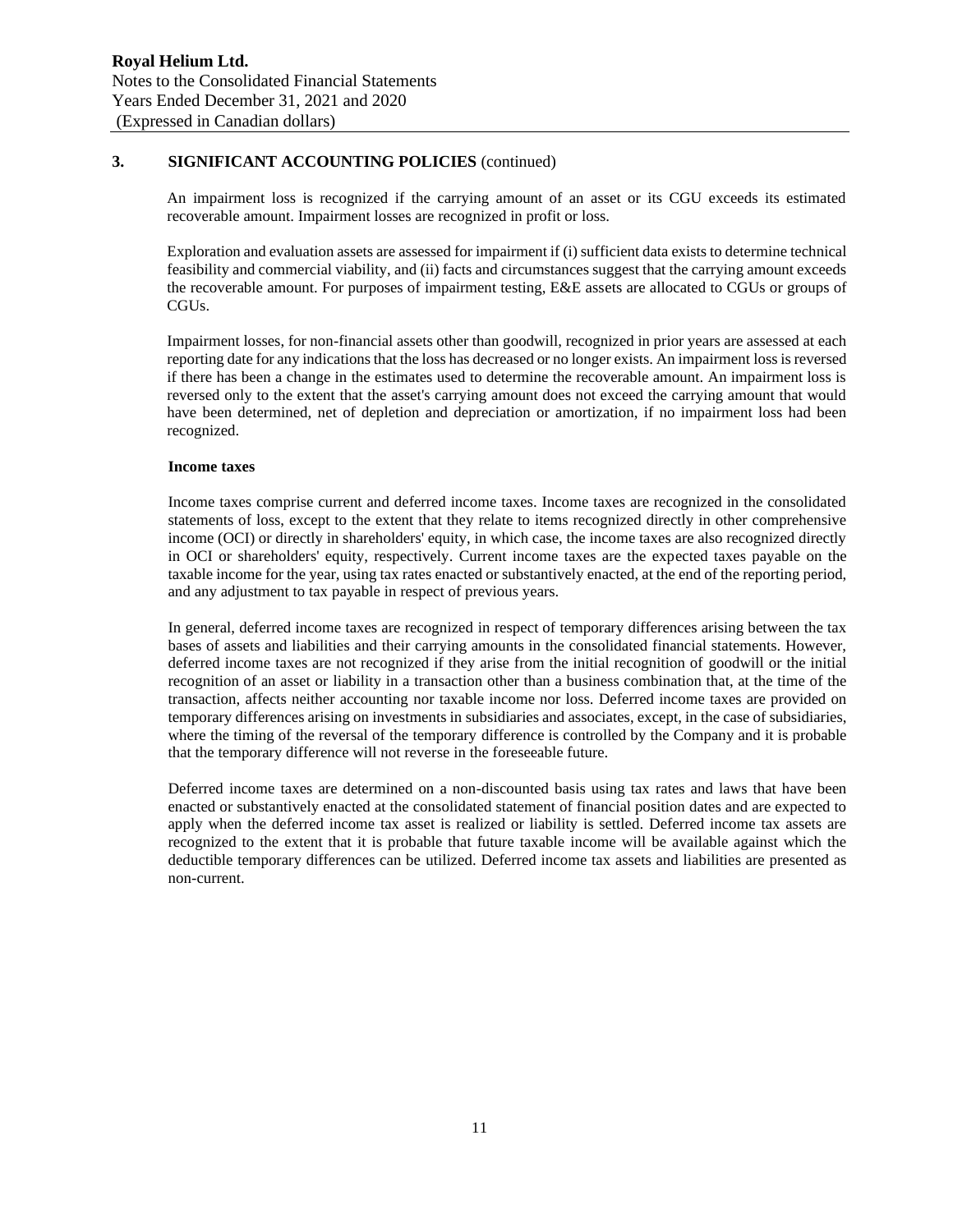### **Share-based payments and warrants**

RHL grants stock options to certain employees, directors, consultants and contractors of the Company. Equitysettled share-based payments to employees and others providing similar services are measured at the fair value of the equity instruments at the grant date as the fair value of services received cannot be reliably estimated. Details regarding the determination of the fair value of equity-settled share-based transactions are set out in the share-based payment note.

The fair value is measured at grant date and each tranche is recognized on a graded-vesting basis over the period in which options vest. At the end of each reporting period, the Company revises its estimate of the number of equity instruments expected to vest. The impact of the revision of the original estimates, if any, is recognized in profit or loss such that the cumulative expense reflects the revised estimate, with a corresponding adjustment to share-based payment reserve.

Stock-based compensation expense is recognized over the tranche's vesting period by increasing contributed surplus based on the number of awards expected to vest. This number is reviewed at least annually, with any change in estimate recognized immediately in stock-based compensation expense with a corresponding adjustment to contributed surplus.

Equity-settled share-based payment transactions with parties other than employees are measured at the fair value of the goods or services received, except where that fair value cannot be estimated reliably, in which case they are measured at the fair value of the equity instruments granted, measured at the date the entity obtains the goods or the counterparty renders the service. Each tranche in an award is considered a separate award with its own vesting period and grant date fair value. The fair value of each tranche is measured at the date of grant using the Black-Scholes option pricing model. For share based payment arrangements with cash alternatives, these are structured so that the fair value of one settlement alternative is the same as the other. In such cases, the fair value of the equity component will be zero, and hence the fair value of the compound instrument will be the same as the fair value of the debt component.

The consideration received from private placement units and the issuance of warrants is allocated to share capital.

### **Share capital**

Common shares are classified as equity. Incremental costs directly attributable to the issuance of common shares and share options are recognized as a deduction from equity, net of any tax effects.

#### **Share issue costs**

Incremental costs directly attributable to the issuance of share capital are recognized as a deduction from common shares.

#### **Loss per share**

Loss per share is based on the weighted average number of common shares of the Company outstanding during the period. The diluted loss per share reflects the potential dilution of common share equivalents, such as outstanding share options and warrants, in the weighted average number of common shares outstanding during the period, if dilutive.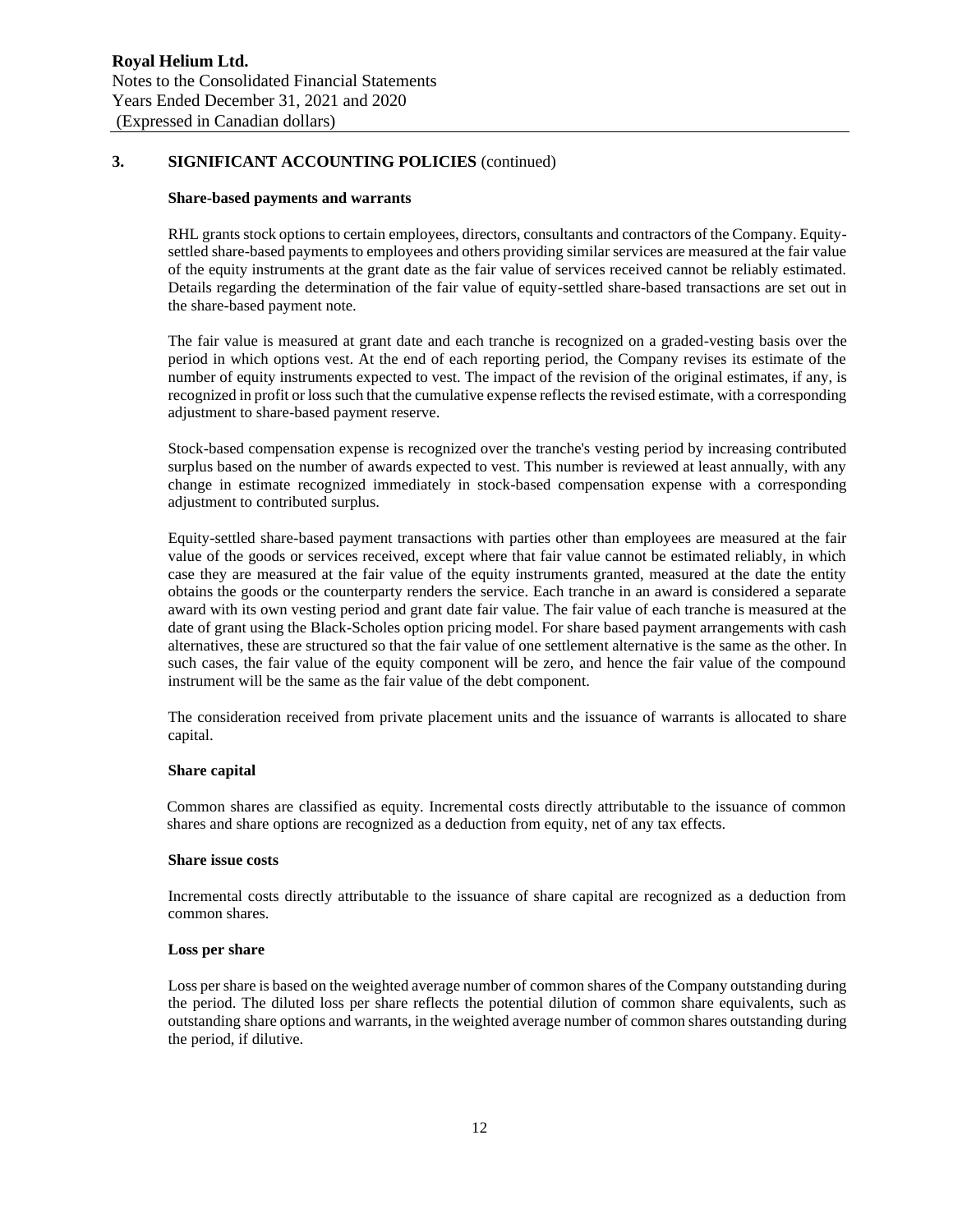#### **Financial instruments**

#### **Financial assets**

### **Initial recognition and measurement**

Non-derivative financial assets within the scope of IFRS 9 are classified and measured as "financial assets at fair value", as either fair value through profit or loss ("FVPL") or fair value through other comprehensive income ("FVOCI"), and "financial assets at amortized costs", as appropriate. The Company determines the classification of financial assets at the time of initial recognition based on the Company's business model and the contractual terms of the cash flows.

All financial assets are recognized initially at fair value plus, in the case of financial assets not at FVPL, directly attributable transaction costs on the trade date at which the Company becomes a party to the contractual provisions of the instrument.

Cash, accounts receivable and environmental deposit held for collection of contractual cash flows are measured at amortized cost.

#### **Subsequent measurement – financial assets at amortized cost**

After initial recognition, financial assets measured at amortized cost are subsequently measured at the end of each reporting period at amortized cost using the Effective Interest Rate ("EIR") method. Amortized cost is calculated by taking into account any discount or premium on acquisition and any fees or costs that are an integral part of the EIR.

### **Subsequent measurement – financial assets at FVPL**

Financial assets measured at FVPL include financial assets management intends to sell in the short term and any derivative financial instrument that is not designated as a hedging instrument in a hedge relationship. Financial assets measured at FVPL are carried at fair value in the consolidated statements of financial position with changes in fair value recognized in other income or expense in the consolidated statements of loss. The Company does not measure any financial assets at FVPL.

### **Subsequent measurement – financial assets at FVOCI**

Financial assets measured at FVOCI are non-derivative financial assets that are not held for trading and the Company has made an irrevocable election at the time of initial recognition to measure the assets at FVOCI. The Company does not measure any financial assets at FVOCI.

After initial measurement, investments measured at FVOCI are subsequently measured at fair value with unrealized gains or losses recognized in other comprehensive income or loss in the consolidated statements of comprehensive loss. When the investment is sold, the cumulative gain or loss is not reclassified to profit or loss.

Dividends from such investments are recognized in other income in the consolidated statements of loss when the right to receive payments is established.

### **Derecognition**

A financial asset is derecognized when the contractual rights to the cash flows from the asset expire, or the Company no longer retains substantially all the risks and rewards of ownership.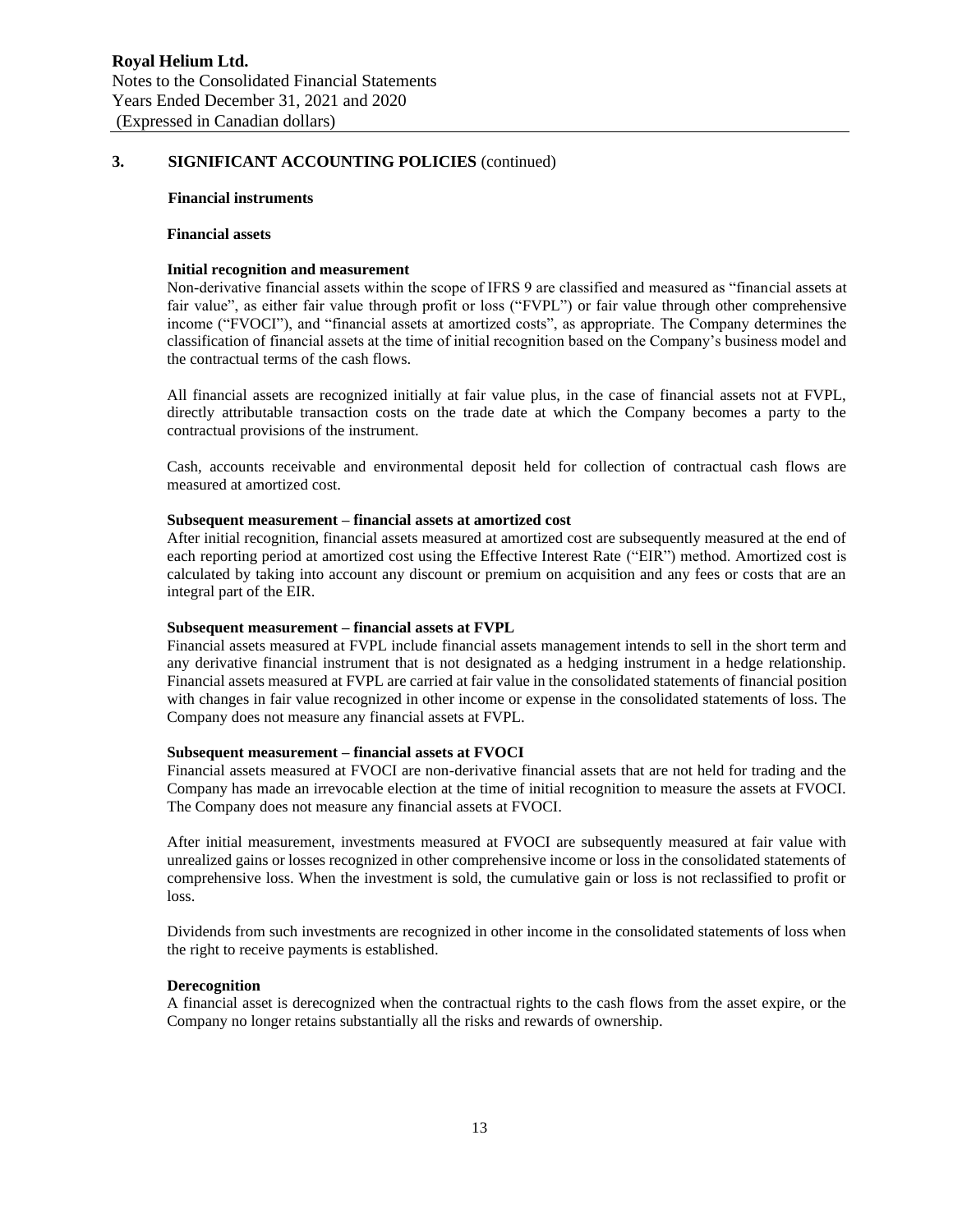### **Financial liabilities**

#### **Initial recognition and measurement**

Financial liabilities are measured at amortized cost, unless they are required to be measured at FVPL as is the case for held for trading or derivative instruments, or the Company has opted to measure the financial liability at FVPL. The Company's financial liabilities include accounts payable and accrued liabilities, which are each measured at amortized cost. All financial liabilities are recognized initially at fair value and in the case of long-term debt, net of directly attributable transaction costs.

#### **Subsequent measurement – financial liabilities at amortized cost**

After initial recognition, financial liabilities measured at amortized cost are subsequently measured at the end of each reporting period at amortized cost using the EIR method. Amortized cost is calculated by taking into account any discount or premium on acquisition and any fees or costs that are an integral part of the EIR.

#### **Derecognition**

A financial liability is derecognized when the obligation under the liability is discharged, cancelled or expires with any associated gain or loss recognized in other income or expense in the consolidated statements of loss.

#### **Sensitivity analysis-fair value hierarchy**

A fair value hierarchy prioritizes the methods and assumptions used to develop fair value measurements for those financial assets where fair value is recognized on the consolidated statement of financial position. These have been prioritized into three levels:

Level 1: Quoted prices (unadjusted) in active markets for identical assets or liabilities. Level 2: Inputs other than quoted prices included within Level 1 that are observable for the asset or liability, either directly or indirectly.

Level 3: Inputs for the asset or liability that are not based on observable market data.

Fair value amounts represent point-in-time estimates and may not reflect fair value in the future. The measurements are subjective in nature, involve uncertainties and are a matter of significant judgment.

#### **Offsetting of financial instruments**

Financial assets and financial liabilities are offset and the net amount reported in the consolidated statement of financial position if, and only if, there is a currently enforceable legal right to offset the recognized amounts and there is an intention to settle on a net basis, or to realize the assets and settle the liabilities simultaneously.

#### **Related parties**

Parties are considered to be related if one party has the ability, directly or indirectly, to control the other party or exercise significant influence over the other party in making financial and operating decisions. Parties are also considered to be related if they are subject to common control. Related parties may be individuals or corporate entities. A transaction is considered to be a related party transaction when there is a transfer of resources or obligations between related parties.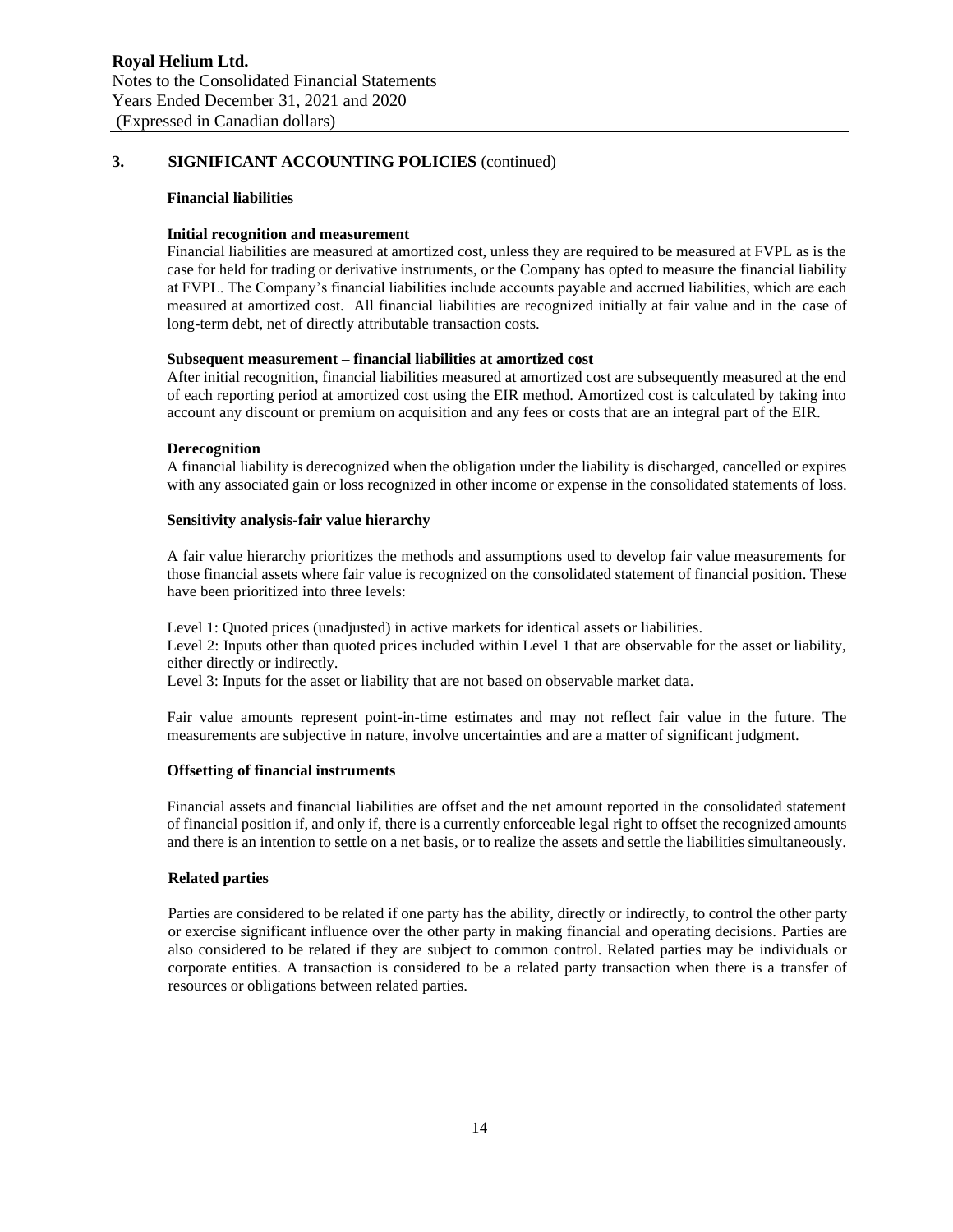### **New and future accounting standards and interpretation**

During the year ended December 31, 2021, the Company adopted a number of new IFRS standards, interpretations, and amendments and improvements of existing standards. This includes amendments to IAS 1 and IAS 8.

These new standards did not have any material impact on the Company's consolidated financial statements.

Certain pronouncements were issued by the IASB or the IFRIC that are mandatory for accounting periods commencing on or after January 1, 2021. Many are not applicable or do not have a significant impact to the Company and have been excluded. The following have not yet been adopted and are being evaluated to determine their impact on the Company.

IAS 1 – Presentation of Financial Statements ("IAS 1") was amended in January 2020 to provide a more general approach to the classification of liabilities under IAS 1 based on the contractual arrangements in place at the reporting date. The amendments clarify that the classification of liabilities as current or noncurrent is based solely on a company's right to defer settlement at the reporting date. The right needs to be unconditional and must have substance. The amendments also clarify that the transfer of a company's own equity instruments is regarded as settlement of a liability, unless it results from the exercise of a conversion option meeting the definition of an equity instrument. The amendments are effective for annual periods beginning on January 1, 2023.

IAS 37 – Provisions, Contingent Liabilities, and Contingent Assets ("IAS 37") was amended. The amendments clarify that when assessing if a contract is onerous, the cost of fulfilling the contract includes all costs that relate directly to the contract – i.e. a full-cost approach. Such costs include both the incremental costs of the contract (i.e. costs a company would avoid if it did not have the contract) and an allocation of other direct costs incurred on activities required to fulfill the contract – e.g. contract management and supervision, or depreciation of equipment used in fulfilling the contract. The amendments are effective for annual periods beginning on January 1, 2022.

The Company is currently evaluating the impact of the above standards on its consolidated financial statements other than increased disclosure.

### **4. MANAGEMENT'S CRITICAL ACCOUNTING ESTIMATES AND JUDGMENTS**

The preparation of consolidated financial statements requires management to use judgment in applying its accounting policies and estimates and assumptions about the future. Estimates and other judgments are continuously evaluated and are based on management's experience and other factors, including expectations about future events that are believed to be reasonable under the circumstances. The following discusses the most significant accounting judgments and estimates that the Company has made in the preparation of the consolidated financial statements: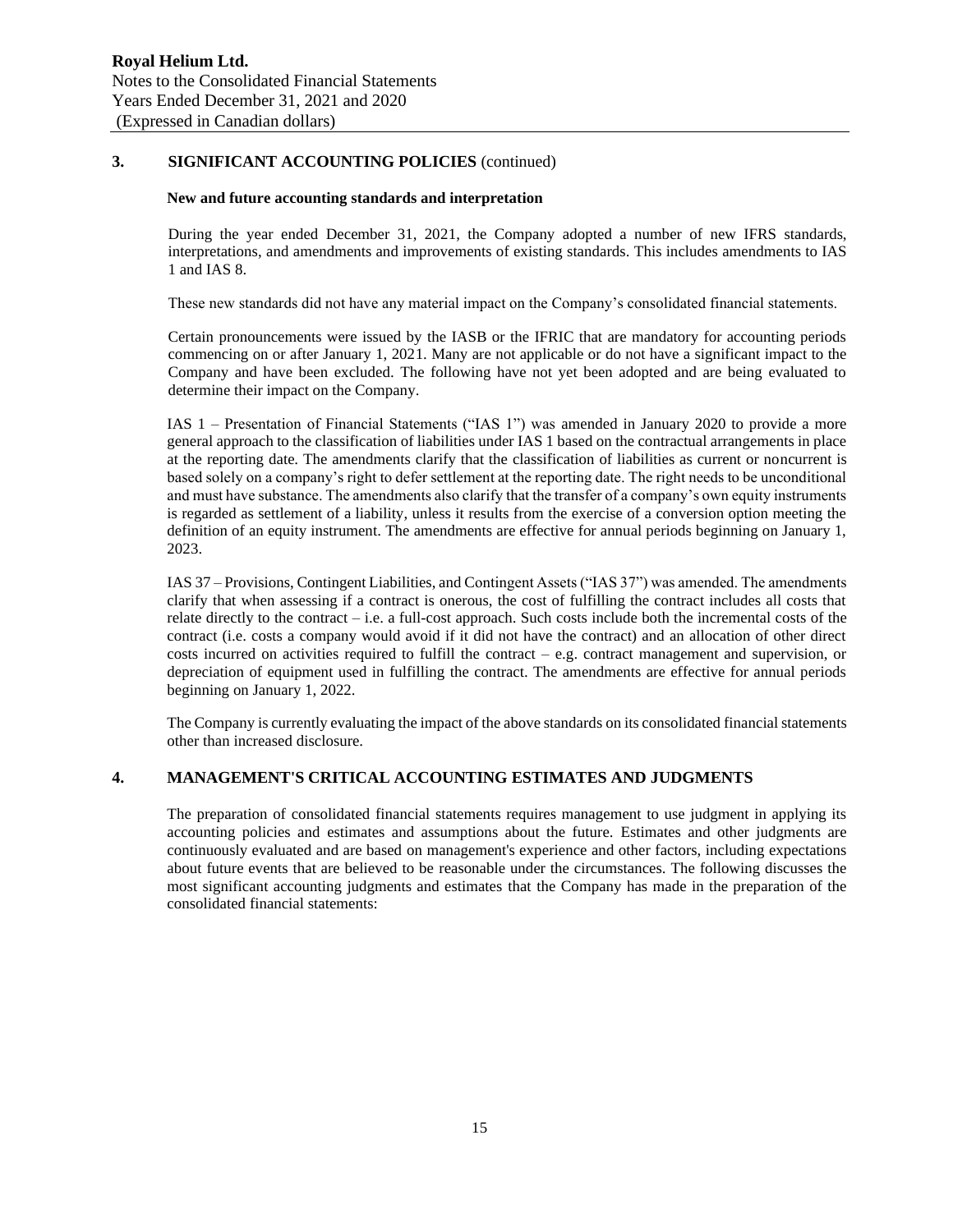# **4. MANAGEMENT'S CRITICAL ACCOUNTING ESTIMATES AND JUDGMENTS** (continued)

#### **Key Estimates**

### *Decommissioning liabilities*

The Company is required to provide for decommissioning liabilities. The Company must estimate these costs in accordance with existing laws, contracts and other policies. The estimate of future costs involves a number of estimates relating to timing, type of costs and associated contract negotiations, and review of potential methods and technical advancements. Furthermore, due to uncertainties concerning environmental remediation, the ultimate cost of the Company's decommissioning liability could differ from amounts provided. The estimate of the Company's obligation is subject to change due to amendments to applicable laws and regulations and as new information concerning the Company's operations become available.

The Company is not able to determine the impact on its financial position, if any, of environmental laws and regulations that may be enacted in the future.

#### *Taxation*

Tax provisions are based on enacted or substantively enacted laws. Changes in those laws could affect amounts recognized in profit or loss both in the period of change, which would include any impact on cumulative provisions, and in future periods. Deferred tax assets, if any, are recognized only to the extent it is considered probable that those assets will be recoverable. This involves an assessment of when those deferred tax assets are likely to reverse.

### *Share-based payments*

The Company has a variety of share-based payments to employees, directors, consultants and contractors as well as share-based payments issued as consideration for acquisitions. When share-based awards are granted, the Company measures the fair value of each award and recognizes the amount as expense over the vesting period. Management makes a variety of assumptions in calculating the fair value of share-based payments. Management uses the Black-Scholes option pricing model in determining the fair value of its share-based payments. Application of the option pricing model requires estimates in expected dividend yields, expected volatility of the underlying assets based on past volatility experienced and the expected life of the award granted. These estimates may ultimately be different from the estimates initially made, resulting in an overstatement or understatement of net loss.

### **Critical Judgments**

#### *Impairment of non-financial assets*

The Company's fair value measurement with respect to the carrying amount of non-financial assets is based on numerous assumptions and may differ significantly from actual fair values. The fair values are based, in part, on certain factors that may be partially or totally outside of the Company's control. This evaluation involves a comparison of the estimated fair values of non-financial assets to their carrying values. The Company's fair value estimates are based on numerous assumptions. The fair value estimates may differ from actual fair values and these differences may be significant and could have a material impact on the Company's financial position and result of operations. Assets are reviewed for an indication of impairment at each reporting date. This determination requires significant judgment. Factors which could trigger an impairment review include, but are not limited to, significant negative industry or economic trends, interruptions in exploration and evaluation activities and a significant drop in helium prices.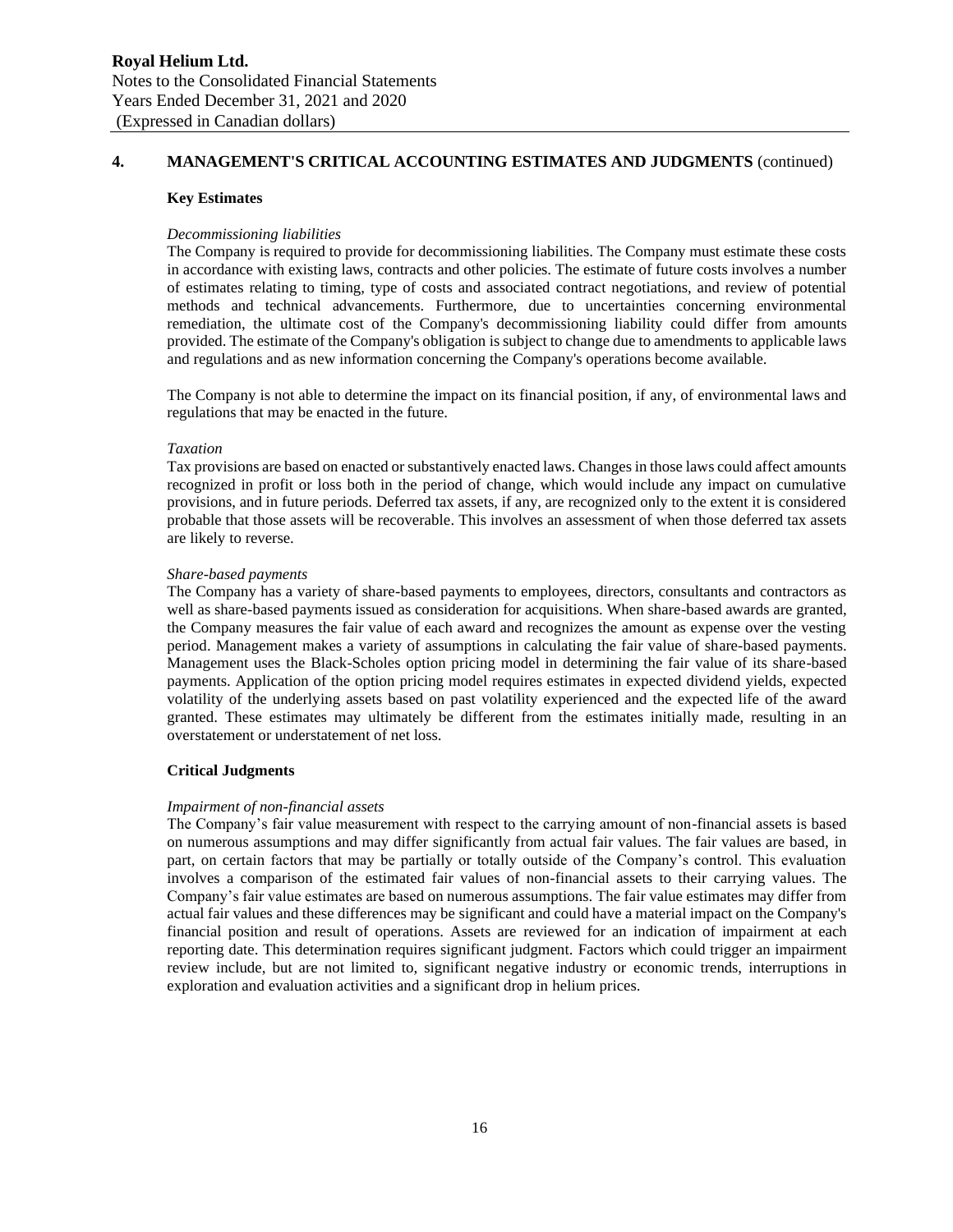# **4. MANAGEMENT'S CRITICAL ACCOUNTING ESTIMATES AND JUDGMENTS** (continued)

### **Critical Judgments** (continued)

### *Exploration and evaluation ("E&E") assets*

The application of the Company's accounting policy for E&E requires management to make certain judgments as to future events and circumstances as to whether economic quantities of reserves have been found in assessing economic and technical feasibility.

### *Deferred income taxes*

Judgments are made by management to determine the likelihood of whether deferred income tax assets at the end of the reporting period will be realized from future taxable income. To the extent that assumptions regarding future profitability change, there can be an increase or decrease in the amounts recognized in respect of deferred tax assets as well as the amounts recognized in earnings or loss in the period in which the change occurs.

### **5. CASH AND CASH EQUIVALENTS**

|                          | December 31, December 31,<br>2021 | 2020      |
|--------------------------|-----------------------------------|-----------|
| Cash at bank and on hand | \$10.413.553                      | 5,856,878 |

# **6. EXPLORATION AND EVALUATION ASSETS**

|                | <b>Balance as at</b> |                 |    |                              |                 |    |            |     |                    |               | <b>Balance as at</b> |
|----------------|----------------------|-----------------|----|------------------------------|-----------------|----|------------|-----|--------------------|---------------|----------------------|
|                | January 1,           | Acquisition /   |    |                              |                 |    |            |     | Other              |               | December 31,         |
|                | 2020                 | <b>Renewals</b> |    | <b>Consultants</b>           | <b>Drilling</b> |    | Geophysics |     | <b>Exploration</b> |               | 2020                 |
| Bengough/Ogema | \$1,774,594          | \$<br>26,421    | S  | $\qquad \qquad \blacksquare$ | \$              | \$ |            | \$  | 20,839             | <sup>\$</sup> | 1,821,854            |
| Cadillac       | 66,931               |                 |    | ۰                            |                 |    |            |     |                    |               | 66,931               |
| Climax         | 191,048              | 83.449          |    | 69,377                       | 44,371          |    | 105,130    |     | 24,018             |               | 517,393              |
| Coronach       | 5,000                |                 |    | -                            |                 |    | ۰          |     |                    |               | 5,000                |
| Creelman       | 5,000                |                 |    |                              |                 |    |            |     |                    |               | 5,000                |
| Midale         | 5,000                |                 |    | -                            |                 |    |            |     |                    |               | 5,000                |
| Val Marie      | 93,405               |                 |    |                              |                 |    |            |     |                    |               | 93,405               |
| Weyburn        | 5,000                |                 |    |                              |                 |    |            |     |                    |               | 5,000                |
|                |                      |                 |    |                              |                 |    |            |     |                    |               |                      |
|                | \$2,145,978          | 109,870         | £. | 69,377                       | 44,371          | S. | 105,130    | \$. | 44,857             | -S            | 2,519,583            |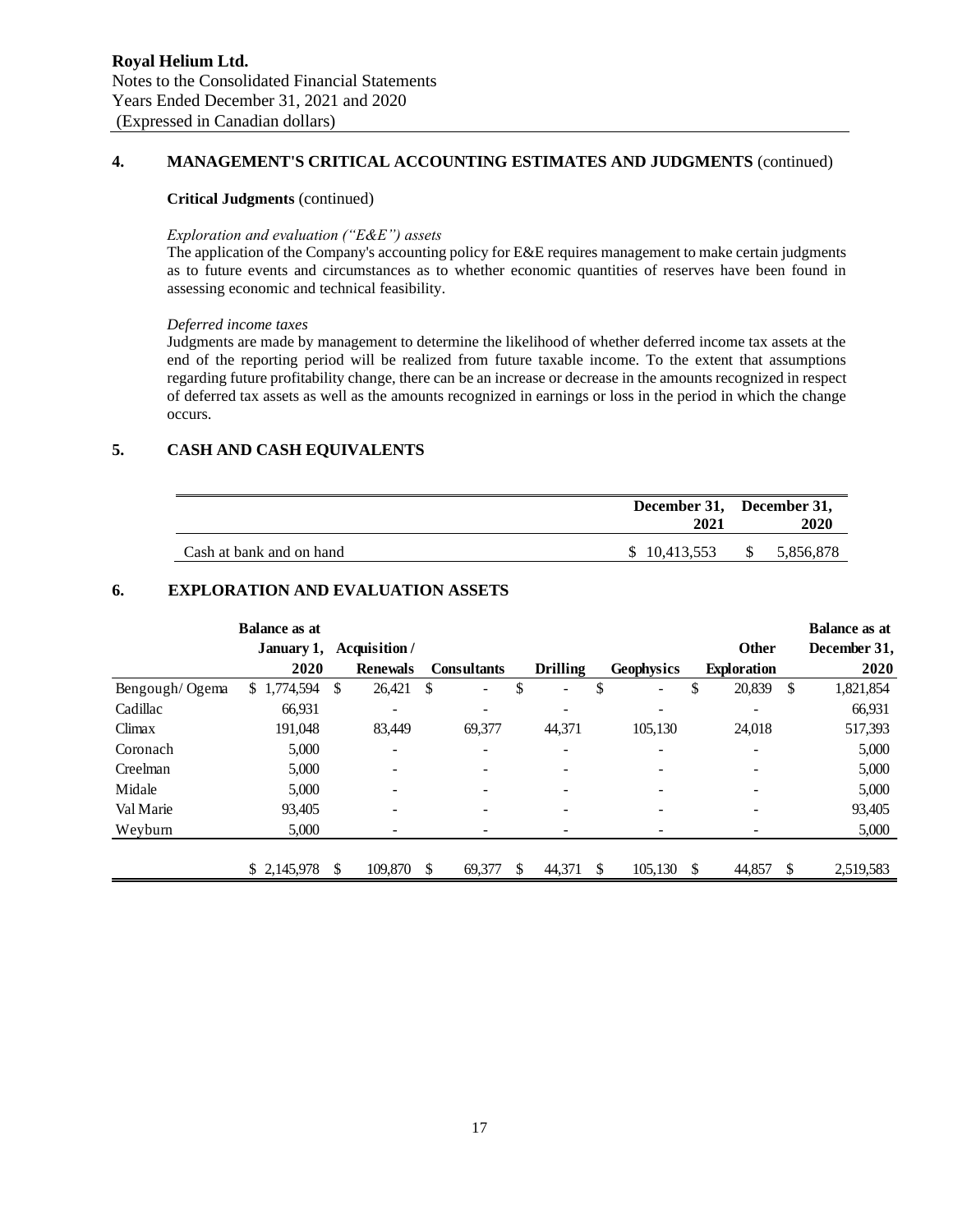|                |    | <b>Balance as at</b> |                                |    |                    |                 |                   |                    |      | <b>Balance as at</b> |
|----------------|----|----------------------|--------------------------------|----|--------------------|-----------------|-------------------|--------------------|------|----------------------|
|                |    | January 1,           | Acquisition/                   |    |                    |                 |                   | <b>Other</b>       |      | December 31,         |
|                |    | 2021                 | <b>Renewals</b>                |    | <b>Consultants</b> | <b>Drilling</b> | <b>Geophysics</b> | <b>Exploration</b> |      | 2021                 |
| Bengough/Ogema | \$ | 1,821,854            | \$<br>$\overline{\phantom{0}}$ | \$ | 50,750             | \$<br>3,811,177 | \$<br>646,621     | \$<br>80,620       | - \$ | 6,411,022            |
| Cadillac       |    | 66,931               | $\overline{\phantom{a}}$       |    | 1,000              | -               |                   | 10,000             |      | 77,931               |
| Climax         |    | 517,393              | 152,401                        |    | 140,411            | 10,560,916      | 41,590            | 201,427            |      | 11,614,138           |
| Coronach       |    | 5,000                | $\overline{\phantom{a}}$       |    |                    |                 |                   | 20,000             |      | 25,000               |
| Creelman       |    | 5,000                |                                |    |                    |                 |                   | 20,000             |      | 25,000               |
| Francis        |    |                      | $\overline{\phantom{a}}$       |    |                    |                 |                   | 2,446              |      | 2,446                |
| Midale         |    | 5.000                | $\overline{\phantom{0}}$       |    |                    |                 |                   | 15,135             |      | 20,135               |
| Val Marie      |    | 93,405               | $\overline{\phantom{0}}$       |    | 1,000              |                 |                   | 15,000             |      | 109,405              |
| Weyburn        |    | 5,000                |                                |    | 1,000              |                 | 118,860           | 3,026              |      | 127,886              |
|                |    |                      |                                |    |                    |                 |                   |                    |      |                      |
|                | S. | 2,519,583            | \$<br>152,401                  | S  | 194.161            | 14.372.093      | \$<br>807,071     | \$<br>367,654      |      | 18,412,963           |

# **6. EXPLORATION AND EVALUATION ASSETS** (continued)

Included in other exploration expense for the Climax project is \$125,469 (December 31, 2020 - \$nil) and for the Ogema project is \$77,864 (December 31, 2020 - \$nil) which is related to the estimated decommissioning liability (Note 8).

The Company holds helium exploration permits and helium leases over land in Saskatchewan. The Company has annual lease expenditure commitments of approximately \$50,000 and annual permit expenditure commitments as follows: 2022 - \$236,668, 2023 - \$310,827, 2024 - \$361,279 and 2025 - \$408,374.

# **7. ACCOUNTS PAYABLE AND ACCRUED LIABILITIES**

|                                         |           | 2021   |   | December 31, December 31,<br>2020 |
|-----------------------------------------|-----------|--------|---|-----------------------------------|
| Accounts payable<br>Accruals and others | 4,593,014 | 18,900 | S | 341,517<br>13,900                 |
|                                         | 4,611,914 |        |   | 355,417                           |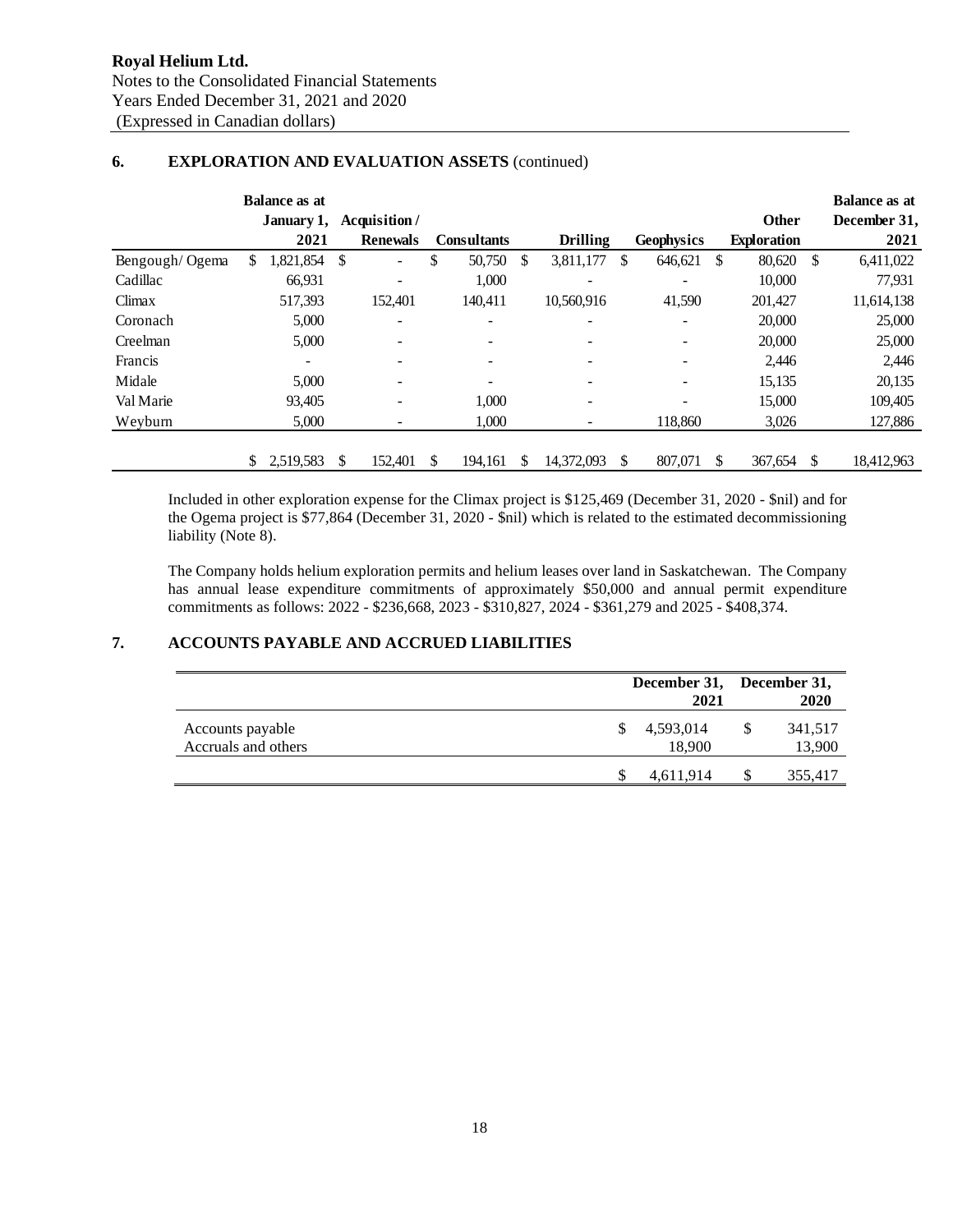# **8. Decommissioning liabilities**

|                                                | December 31, December 31,<br>2021 | 2020                     |
|------------------------------------------------|-----------------------------------|--------------------------|
| Balance, beginning of year<br><b>Additions</b> | 203,333                           |                          |
| Balance, end of year                           | 203.333                           | $\overline{\phantom{a}}$ |

The total of the decommissioning liabilities are estimated based on the Company's net ownership interest in all the wells, the estimated costs to reclaim and abandon the wells and facilities and the estimated timing of the costs to be incurred in future periods. Management of the Company has estimated that based on their net ownership interest, the total undiscounted cash flows required to settle the obligations will be \$204,600. The obligations have been discounted using a risk free rate of 1.68% and an inflation rate of 1.82% per year. Most of these obligations are not expected to be paid until approximately 10 years in the future and will be funded from general Company resources at that time.

# **9. SHARE CAPITAL AND EQUITY RESERVES**

Authorized share capital - the authorized share capital consists of an unlimited number of common shares.

Changes in issued share capital are as follows:

|                                          | Number of     |     |             |
|------------------------------------------|---------------|-----|-------------|
|                                          | common shares |     | Amount      |
| Balance, December 31, 2019               | 36,206,389    | \$. | 23,832,539  |
| Share issuance – warrant exercise        | 5,470,000     |     | 382,900     |
| Share issuance $-$ stock option exercise | 200,000       |     | 89,200      |
| Unit issuance – private placements       | 47,954,545    |     | 7,150,000   |
| Fair value allocation – broker warrants  |               |     | (370,009)   |
| Share issue costs                        |               |     | (600, 041)  |
| Balance, December 31, 2020               | 89,830,934    |     | 30,484,589  |
| Share issuance $-$ bought deal           | 34,500,000    |     | 17,250,000  |
| Share issuance – warrant exercise        | 17,737,761    |     | 2,139,816   |
| Share issuance – broker warrant exercise | 275,625       |     | 109,582     |
| Share issuance – stock option exercise   | 200,000       |     | 174,600     |
| Share issuance $-$ share for debt        | 77,406        |     | 41,025      |
| Fair value allocation – broker warrants  |               |     | (1,255,800) |
| Share issue costs                        |               |     | (1,528,247) |
| <b>Balance, December 31, 2021</b>        | 142,621,726   | \$  | 47,415,565  |

On July 9, 2020, the Company closed a private placement financing of 20,000,000 units at a price of \$0.05 per unit for gross proceeds of \$1,000,000. Each unit consisted of one common share and one common share purchase warrant exercisable at \$0.07 for a 12 month period. The Company paid finder's fees and other expenses of \$31,954 in relation to this private placement. Directors and officers of the Company subscribed for 1,970,000 shares for total proceeds of \$98,500.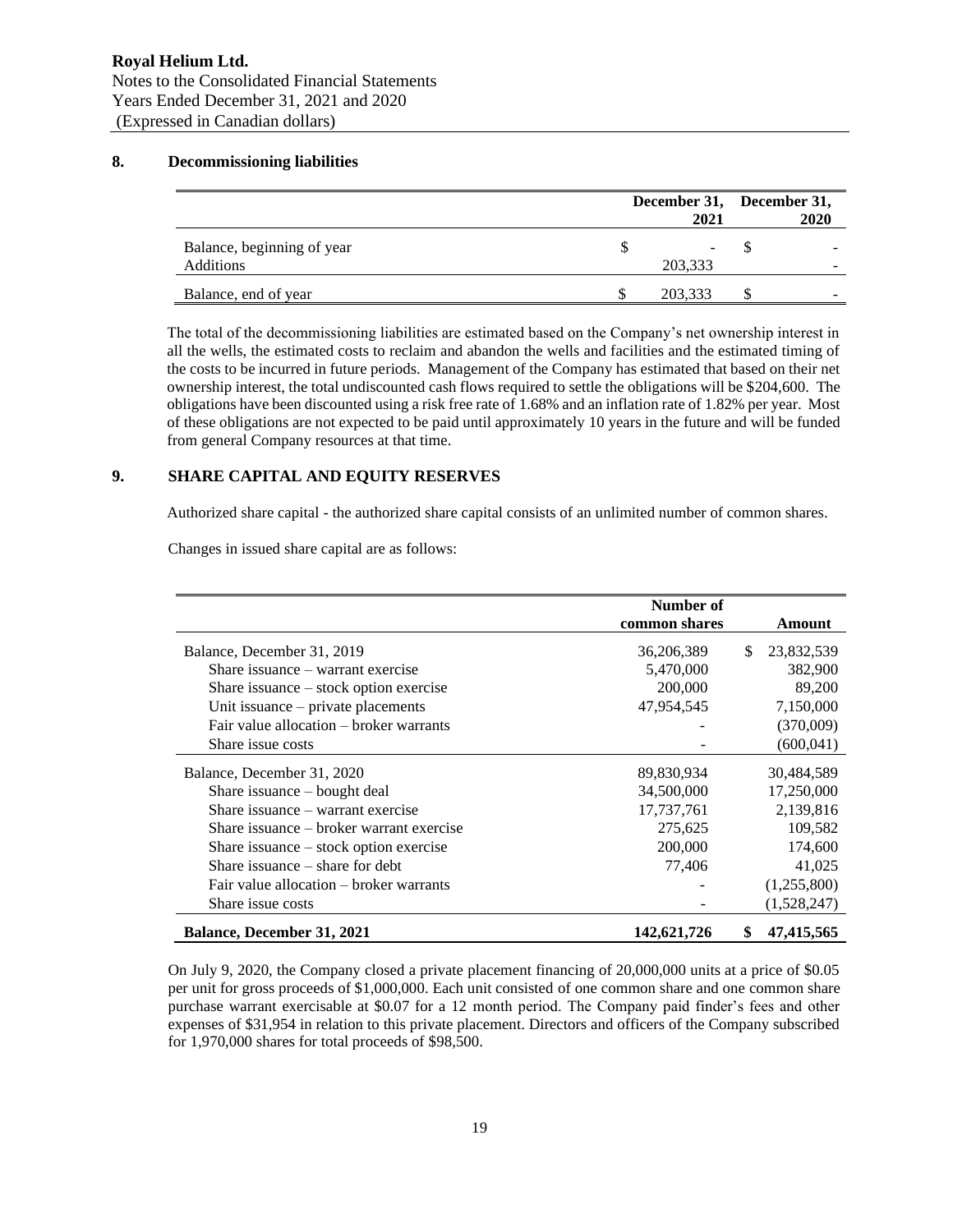# **9. SHARE CAPITAL AND EQUITY RESERVES** (continued)

On December 22, 2020, the Company closed a private placement financing of 27,954,545 units at a price of \$0.22 per unit for gross proceeds of \$6,150,000. Each unit consisted of one common share and one half of one common share purchase warrant, each whole warrant exercisable at \$0.35 for a 24 month period. The Company paid cash finder's fees and other expenses of \$568,087 and issued 1,837,500 broker warrants with a value of \$370,009 in relation to this private placement. The broker warrants are exercisable at \$0.22 per unit, with each unit comprised of one common share and one half of one common share purchase warrant, each whole warrant exercisable at \$0.35 for a 24 month period (see note 11). Directors and officers of the Company subscribed for 720,696 units for total proceeds of \$158,553.

On June 8, 2021, the Company closed a bought deal financing of 34,500,000 units at a price of \$0.50 per unit for gross proceeds of \$17,250,000. Each unit consisted of one common share and one half of one common share purchase warrant, each whole warrant exercisable at \$0.75 for a 24 month period. The Company paid \$1,528,247 cash finder's fees and other expenses and issued 2,415,000 broker warrants. The broker warrants are exercisable into units at \$0.50 per unit, with each unit comprised of one common share and one half of one common share purchase warrant, each whole warrant exercisable at \$0.75 for a 24 month period from the closing date of the financing (see note 11).

### **10. STOCK OPTIONS**

On February 3, 2017, the shareholders of the Company approved a stock option plan, pursuant to which, the Company may issue up to a number of options that is 10% of the outstanding common shares of the Company to employees, directors and officers.

|                                       | Number of<br>stock options | Weighted average<br>exercise price |
|---------------------------------------|----------------------------|------------------------------------|
| <b>Balance, December 31, 2019</b>     |                            | \$                                 |
| Issued                                | 3,000,000                  | 0.23                               |
| Exercised                             | (200,000)                  | 0.23                               |
| Balance, December 31, 2020            | 2,800,000                  | 0.23                               |
| <b>Issued</b>                         | 4,800,000                  | 0.44                               |
| <b>Issued</b>                         | 2,850,000                  | 0.60                               |
| Exercised                             | (200,000)                  | 0.44                               |
| <b>Exercisable, December 31, 2021</b> | 10,250,000                 | 0.43                               |

The following table reflects the continuity of stock options for the years presented:

As at December 31, 2021, 10,250,000 (2020 – 2,800,000) options were issued and outstanding and exercisable with a weighted average remaining life of 4.03 years (2020 – 4.55).

On July 17, 2020, the Company granted 3,000,000 stock options, of the total options granted 2,400,000 were granted to directors and officers with the balance issued to consultants of the Company. The options have an exercise price of \$0.23, expire July 17, 2025 and vest immediately. The grant date fair value of the options was estimated using the Black-Scholes pricing model with the following weighted average assumptions: share price of \$0.22, expected yield of 0%, expected volatility of 212% based on the historical volatility of the Company, risk free rate of 0.30% and an expected life of 5 years, which resulted in a fair value of \$0.216 per option.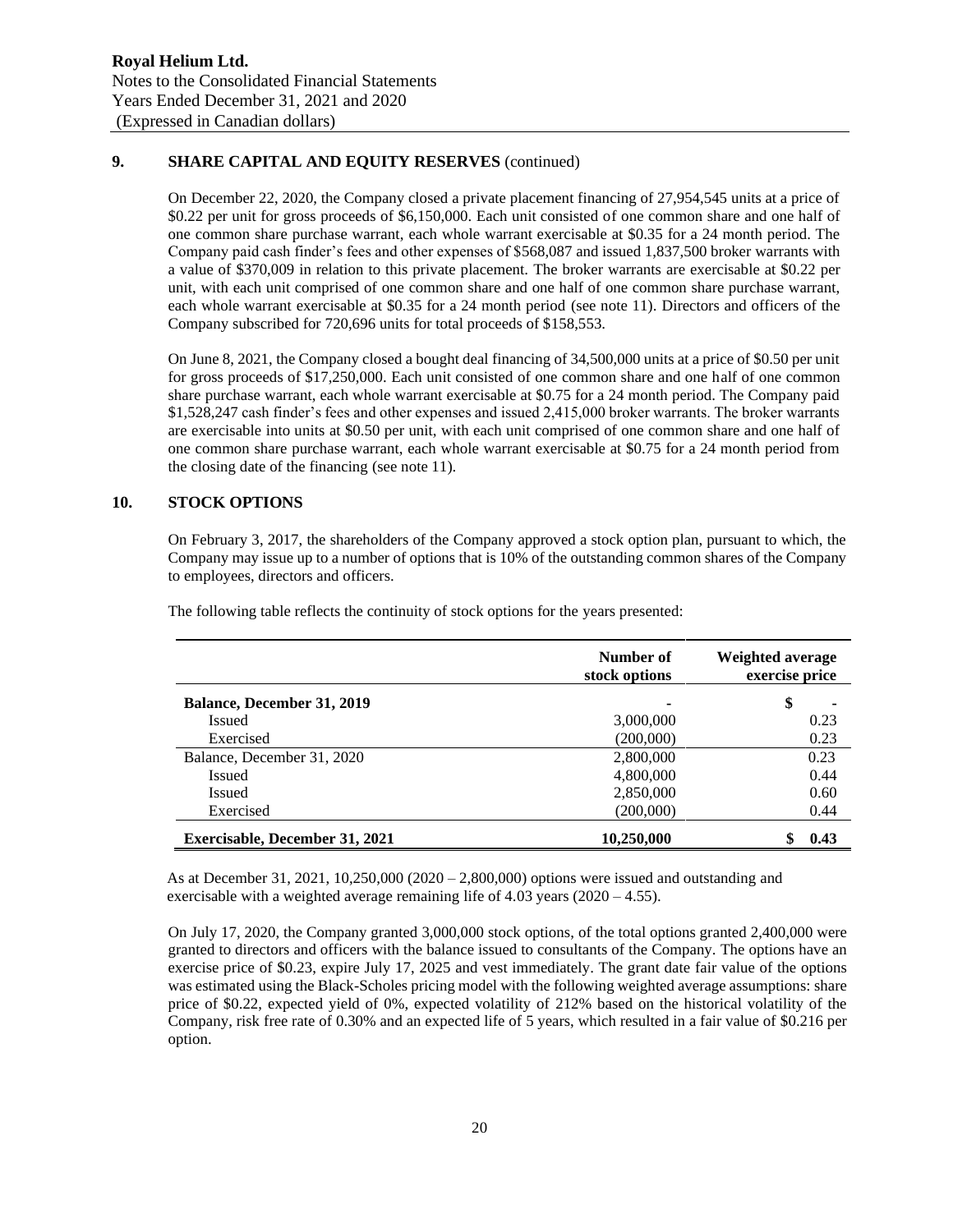# **10. STOCK OPTIONS** (continued)

On January 11, 2021, the Company granted 4,800,000 stock options, of the total options granted 3,500,000 were granted to directors and officers with the balance issued to consultants of the Company. The options have an exercise price of \$0.44, expire January 11, 2026 and vest immediately. The grant date fair value of the options was estimated using the Black-Scholes pricing model with the following weighted average assumptions: share price of \$0.44, expected yield of 0%, expected volatility of 216% based on the historical volatility of the Company, risk free rate of 0.38% and an expected life of 5 years, which resulted in a fair value of \$0.433 per option.

On July 2, 2021, the Company granted 2,850,000 stock options, of the total options granted 1,750,000 were granted to directors and officers with the balance issued to consultants of the Company. The options have an exercise price of \$0.60, expire July 2, 2026 and vest immediately. The grant date fair value of the options was estimated using the Black-Scholes pricing model with the following weighted average assumptions: share price of \$0.53, expected yield of 0%, expected volatility of 209% based on the historical volatility of the Company, risk free rate of 0.86% and an expected life of 5 years, , which resulted in a fair value of \$0.519 per option.

### **11. WARRANTS AND BROKER WARRANTS**

The following table reflects the continuity of warrants for the years presented:

|                                   | Number of<br>warrants | <b>Weighted Average</b><br><b>Exercise Price</b> |
|-----------------------------------|-----------------------|--------------------------------------------------|
| <b>Balance, December 31, 2019</b> |                       | \$                                               |
| <b>Issued</b>                     | 20,000,000            | 0.07                                             |
| <b>Issued</b>                     | 13,977,272            | 0.35                                             |
| Exercised                         | (5,470,000)           | 0.07                                             |
| Balance, December 31, 2020        | 28,507,272            | 0.21                                             |
| <b>Issued</b>                     | 17,250,000            | 0.75                                             |
| Exercised                         | (14,530,000)          | 0.07                                             |
| Exercised                         | (3,207,761)           | 0.35                                             |
| <b>Balance, December 31, 2021</b> | 28,019,511            | \$0.60                                           |

As of December 31, 2021, 28,019,511 (2020 – 28,507,272) warrants were issued and outstanding with a weighted average remaining life of 1.26 years (2020 – 1.24).

The following table reflects the continuity of broker warrants for the years presented:

|                                   | Number of<br>warrants | <b>Weighted Average</b><br><b>Exercise Price</b> |
|-----------------------------------|-----------------------|--------------------------------------------------|
| <b>Balance, December 31, 2019</b> |                       | $\overline{\phantom{a}}$                         |
| <b>Issued</b>                     | 1,837,500             | 0.22                                             |
| Balance, December 31, 2020        | 1,837,500             | 0.22                                             |
| Issued                            | 2,415,000             | 0.50                                             |
| Exercised                         | (183,750)             | 0.22                                             |
| <b>Balance, December 31, 2021</b> | 4,068,750             | \$0.39                                           |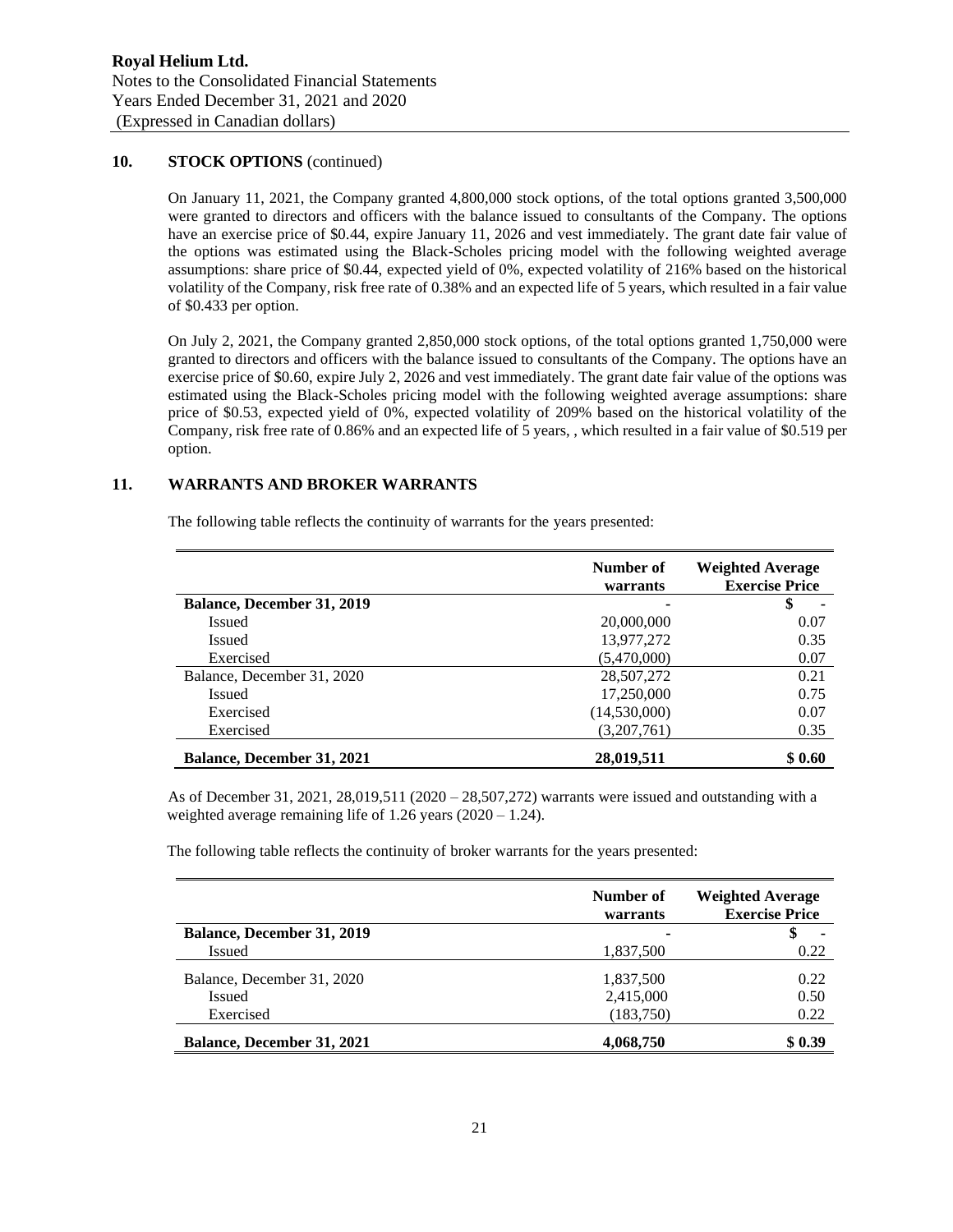# **11. WARRANTS AND BROKER WARRANTS** (continued)

As of December 31, 2021, 4,068,750 (December 31, 2020 – 1,837,500) warrants were issued and outstanding with a weighted average remaining life of 1.25 years (December 31, 2020 – 1.98 years).

On December 22, 2020, the Company issued broker warrants upon closing of a private placement financing. The broker warrants are exercisable into units at \$0.22 per unit, with each unit comprised of one common share and one half of one common share purchase warrant, each whole warrant exercisable at \$0.35 for a 24 month period. The fair value of the warrants was estimated using the Black-Scholes pricing model with the following weighted average assumptions: share price of \$0.22, expected yield of 0%, expected volatility of 243% based on the historical volatility of the Company, risk free rate of 0.22% and an expected life of 2 years. The fair value of the broker units were \$370,009 booked to Contributed surplus.

On June 8, 2021, the Company issued broker warrants upon closing of a bought deal financing. The broker warrants are exercisable into units at \$0.50 per unit, with each unit comprised of one common share and one half of one common share purchase warrant, each whole warrant exercisable at \$0.75 for a 24 month period. The fair value of the warrants was estimated using the Black-Scholes pricing model with the following weighted average assumptions: share price of \$0.60, expected yield of 0%, expected volatility of 205% based on the historical volatility of the Company, risk free rate of 0.32% and an expected life of 2 years. The fair value of the broker units were \$1,255,800.

# **12. NET LOSS PER COMMON SHARE**

The calculation of basic and diluted loss per share for the year ended December 31, 2021, was based on the loss attributable to common shareholders of \$5,126,271 (December 31, 2020 - \$1,327,401) and the weighted average number of common shares outstanding of 123,300,431 for the year ended December 31, 2021 (December 31, 2020 – 47,116,666).

During the years ended December 31, 2021 and 2020, all outstanding options and warrants were anti-dilutive and were therefore excluded from the diluted loss per share calculation.

### **13. GENERAL AND ADMINISTRATIVE**

| <b>Years ended December 31,</b>  |    | 2021      | 2020 |           |
|----------------------------------|----|-----------|------|-----------|
| Audit and accounting             | \$ | 22,920    | \$.  | 11,660    |
| General office and other         |    | 535,765   |      | 338,602   |
| Investor relations and marketing |    | 1,028,015 |      | 325,017   |
| Legal and professional           |    | 18,390    |      | 7,175     |
| Share-based compensation         |    | 3,557,550 |      | 648,000   |
| Total general and administrative | S  | 5,162,640 |      | 1,330,454 |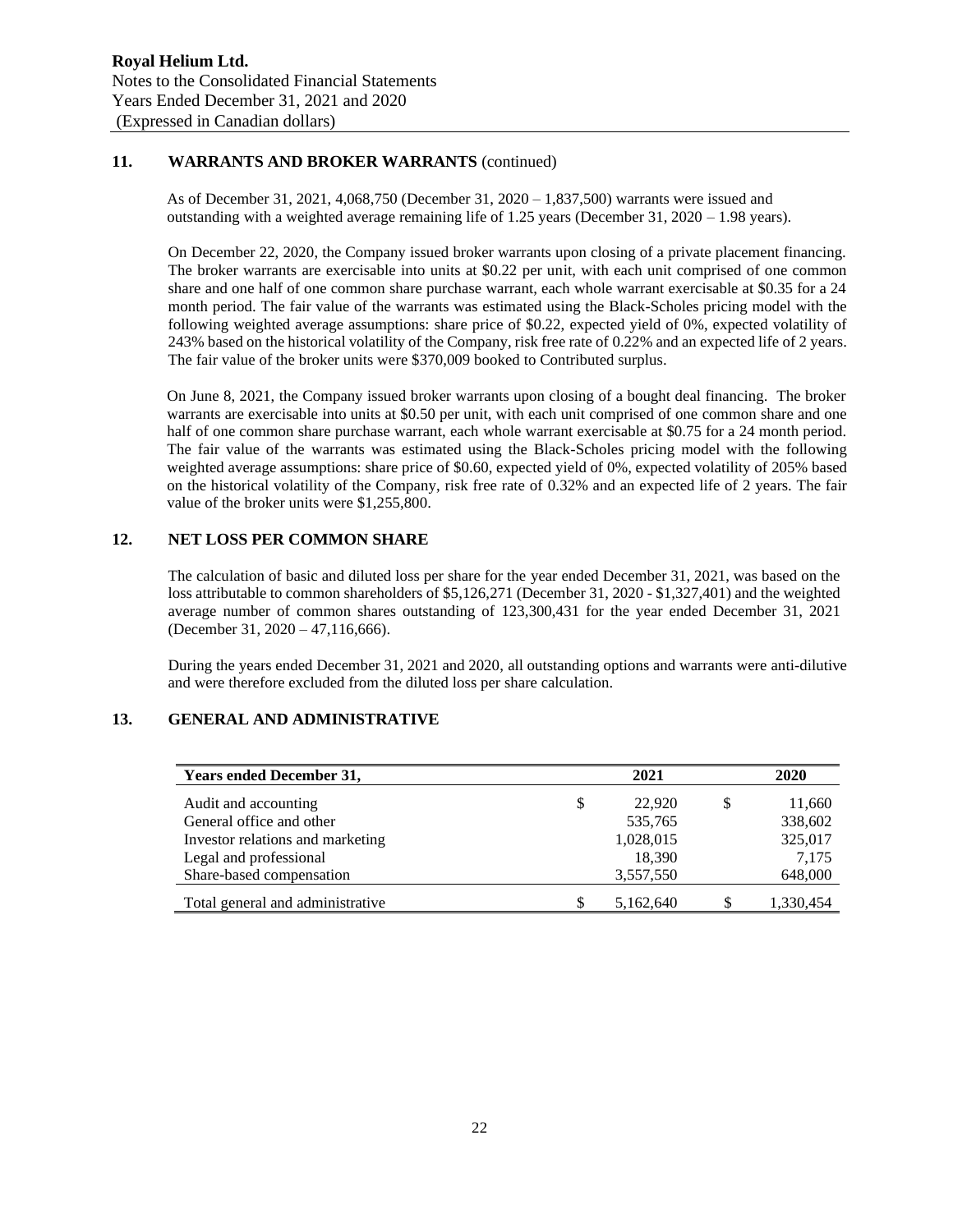# **14. INCOME TAXES**

a) The statutory tax rate for the year ended December 31, 2021 is 26.5% (year ended December 31, 2020  $-26.5\%$ ).

|                                                                                                    | December 31, 2021 |               | <b>December 31, 2020</b> |             |
|----------------------------------------------------------------------------------------------------|-------------------|---------------|--------------------------|-------------|
| Loss for the year before income taxes                                                              |                   | (5, 126, 271) |                          | (1,327,401) |
| Expected income tax recovery based on statutory rate<br>Adjustment to expected income tax benefit: |                   | (1,358,000)   |                          | (352,000)   |
| Share based compensation                                                                           |                   | 943,000       |                          | 172,000     |
| Other                                                                                              |                   | 2,000         |                          | (284,000)   |
| Adjustments in respect of prior years                                                              | (4,902,000)       |               |                          |             |
| Change in unrecognized deferred tax asset                                                          |                   | 5,315,000     |                          | 464,000     |
| Income tax provision (recovery)                                                                    |                   |               | S                        |             |

b) Deferred income tax assets and (liabilities) recorded are as follows:

Deferred tax assets (liabilities) have not been recognized in respect of the following deductible (taxable) temporary differences:

|                                   | December 31, 2021 December 31, 2020 |            |    |           |
|-----------------------------------|-------------------------------------|------------|----|-----------|
| Exploration and evaluation assets | S                                   | 1,365,000  | \$ |           |
| Asset retirement obligations      |                                     | 203,000    |    |           |
| Capital loss carry-forwards       |                                     | 16,933,000 |    |           |
| Non-capital loss carry-forwards   |                                     | 8,563,000  |    | 6,481,000 |
| Share issue costs                 |                                     | 1,873,000  |    | 870,000   |
| Deductible temporary differences  |                                     | 28,937,000 |    | 7,351,000 |

Deferred tax assets have not been recognized in respect of the deductible temporary differences because it is not probable that future taxable profit will be available against which the Company can use the benefits.

A deferred tax liability in the amount of \$213,000 as at December 31, 2021 and 2020 has not been recognized in respect of certain taxable temporary differences as these differences arose from the initial recognition of an asset in a transaction which was not a business combination and at the time of the transaction, affected neither accounting nor tax loss**.**

Non-capital losses available as at December 31, 2021 can be carried forward for twenty years, and begin to expire in 2029. As at December 31, 2021, the Company has estimated non-capital losses of approximately \$8.56 million.

# **15. CONTINGENCIES AND COMMITMENTS**

### **Contracts**

The Company is party to certain management consulting contracts. Upon termination of these contracts, the Company will be required to make payments of \$45,000 pursuant to the terms of these contracts. The Company also committed to a payment of \$195,000 on the completion of a financing pursuant to a consulting agreement. As a triggering event has not taken place as at December 31, 2021, these amounts have not been recorded in these consolidated financial statements.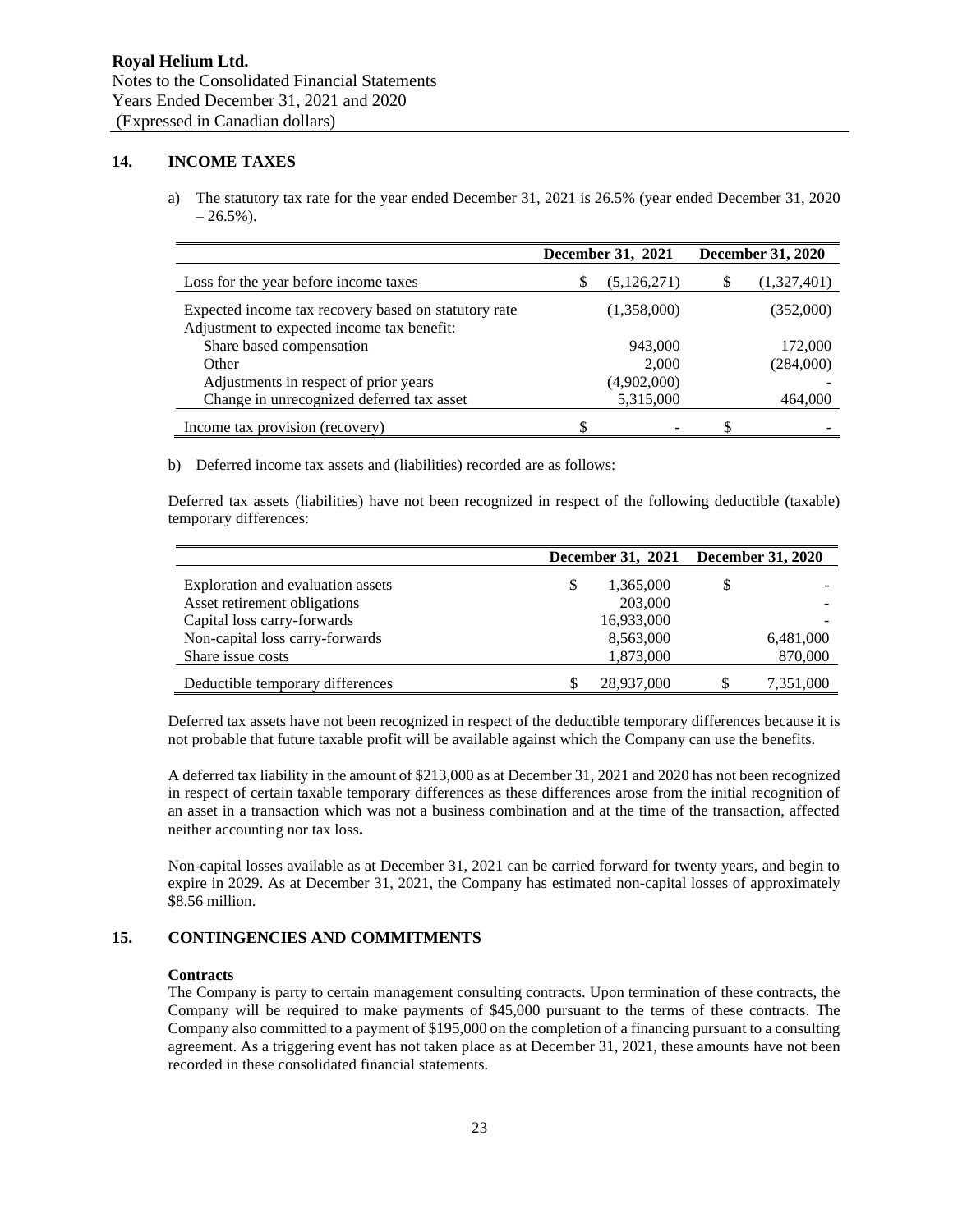# **15. CONTINGENCIES AND COMMITMENTS** (continued)

### **Environmental contingencies**

The Company's exploration and evaluation activities are subject to various federal and provincial laws and regulations governing the protection of the environment. These laws and regulations are continually changing and generally becoming more restrictive. The Company conducts its operations so as to protect public health and the environment and believes its operations are materially in compliance with all applicable laws and regulations. The Company has made, and expects to make in the future, expenditures to comply with such laws and regulations.

### **Property expenditure commitments**

See note 6.

### **Legal matters**

From time to time, the Company is named as a party to claims or involved in proceedings, including legal, regulatory and tax related, in the ordinary course of its business. While the outcome of these matters may not be estimable at period end, the Company makes provisions, where possible, for the estimated outcome of such claims or proceedings. Should a loss result from the resolution of any claims or proceedings that differs from these estimates, the difference will be accounted for as a charge to net loss in that period.

### **Novel coronavirus**

The Company's operations could be significantly adversely affected by the effects of a widespread global outbreak of a contagious disease, including the recent outbreak of respiratory illness caused by COVID-19. The Company cannot accurately predict the impact COVID-19 will have on its operations and the ability of others to meet their obligations with the Company, including uncertainties relating to the ultimate geographic spread of the virus, the severity of the disease, the duration of the outbreak, and the length of travel and quarantine restrictions imposed by governments of affected countries. In addition, a significant outbreak of contagious diseases in the human population could result in a widespread health crisis that could adversely affect the economies and financial markets of many countries, resulting in an economic downturn that could further affect the Company's operations and ability to finance its operations, which has had no impact on the company to date.

# **16. RELATED PARTY TRANSACTIONS**

The following table summarizes transactions with key management personnel:

| <b>Years ended December 31,</b>   | 2021 |         |    | 2020    |  |  |
|-----------------------------------|------|---------|----|---------|--|--|
| Consulting fees – Andrew Davidson | \$   | 95,000  | \$ | 90,000  |  |  |
| Consulting fees - Tom MacNeill    |      | 30,000  |    | 90,000  |  |  |
| Consulting fees – Jeff Sheppard   |      | 95,000  |    | 90,000  |  |  |
| Consulting fees – Campbell Becher |      |         |    | 45,000  |  |  |
| Consulting fees - Steve Halabura  |      | 60,000  |    | 60,000  |  |  |
| Office rent                       |      | 24,000  |    |         |  |  |
| Total                             | \$   | 304,000 | \$ | 375,000 |  |  |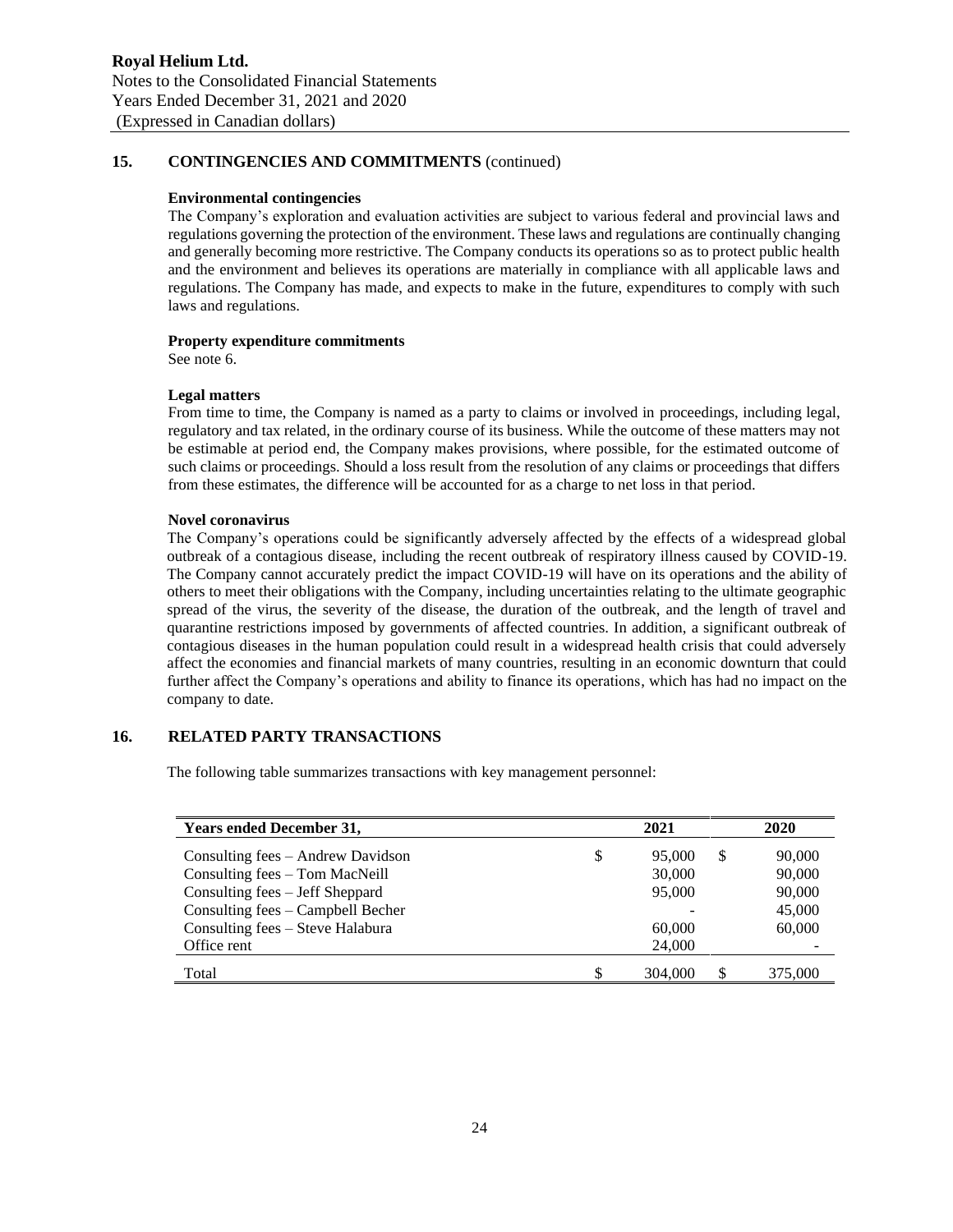# **16. RELATED PARTY TRANSACTIONS** (continued)

### **Compensation of key management personnel of the Company**

The remuneration of directors and other members of key management personnel during the years presented were as follows:

| Years ended December 31,                    | 2021 |                      |  | 2020               |  |  |
|---------------------------------------------|------|----------------------|--|--------------------|--|--|
| Short-term benefits<br>Share-based payments |      | 304,000<br>2.423.750 |  | 375,000<br>518,400 |  |  |
| Total                                       |      | 2.727.750            |  | 883.400            |  |  |

The remuneration of directors and key executives is determined by the remuneration committee having regard to the performance of individuals and market trends.

In accordance with IAS 24, key management personnel are those persons having authority and responsibility for planning, directing and controlling the activities of the Company directly or indirectly, including any directors executive and non-executive) of the Company.

As at December 31, 2021, the Company had \$5,250 (2020 – \$137,020), included in accounts payable and accrued liabilities, owing to its key management personnel. Such amounts are unsecured, non-interest bearing, with no fixed terms of repayment.

The Company has an agreement for office space and related services for a monthly fixed fee of \$2,000, with another company that has common management and directors. The Company incurred \$24,000 in 2021 (2020  $-$  \$nil) in respect of this agreement and had \$nil (2020 – \$nil), included in accounts payable and accrued liabilities as at December 31, 2021.

See notes 9, 10 and 18.

### **17. FINANCIAL INSTRUMENTS**

#### **Financial risks factors**

The Company's activities expose it to a variety of financial risks: market risk (including currency risk), credit risk and liquidity risk. Risk management is carried out by management under policies approved by the Board of Directors. The Company's overall risk management program seeks to minimize potential adverse effects on the Company's financial performance.

(a) Market risk

Foreign exchange risk

Foreign exchange risk arises when assets or liabilities are denominated in a currency that is not the entity's functional currency. The Company does not hedge foreign currency exposures. All of the operating assets were located in Canada and majority of the Company's liabilities were also settled in Canada, therefore the Company does not have any significant foreign currency risk.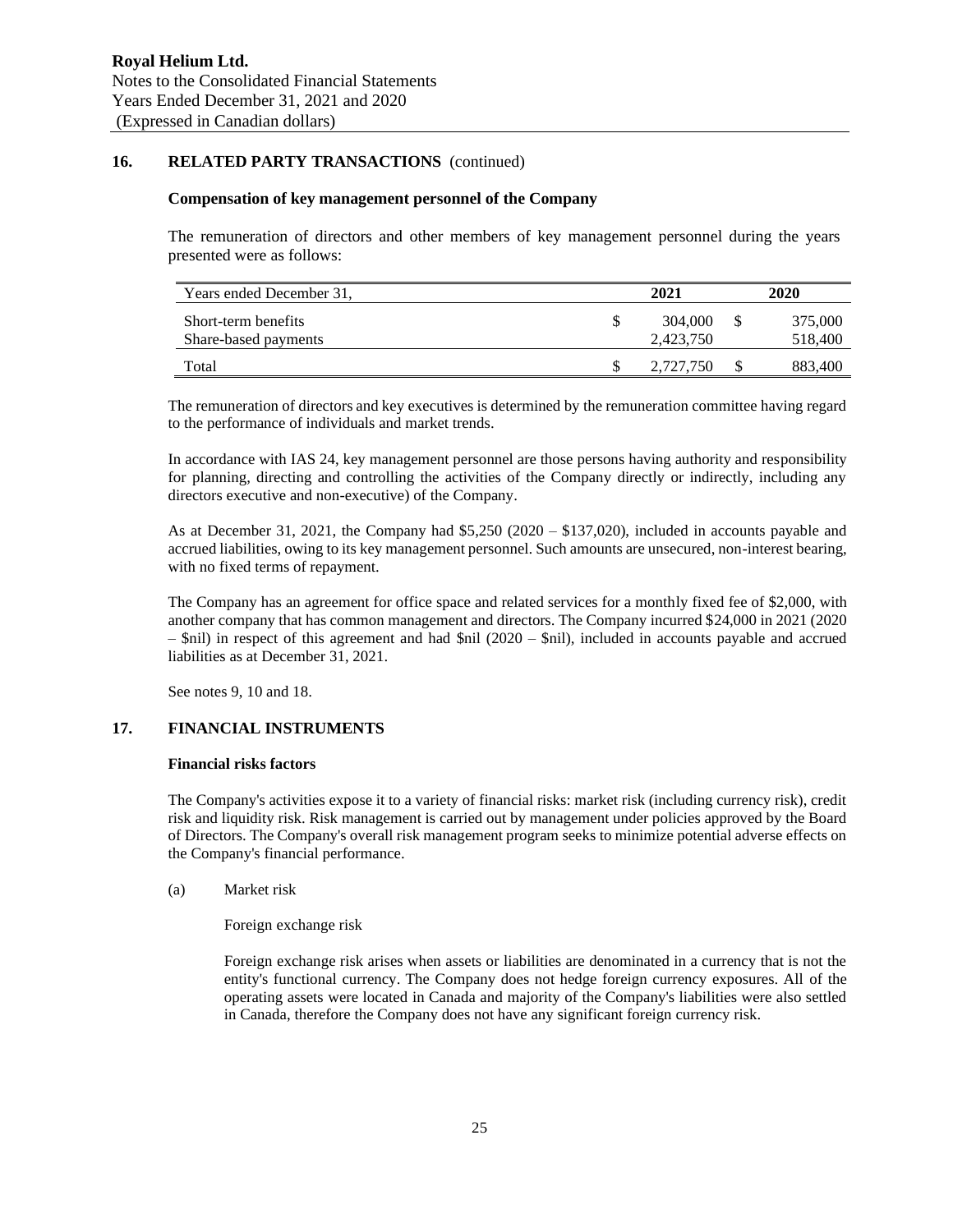# **17. FINANCIAL INSTRUMENTS** (continued)

(b) Credit risk

The maximum exposure to credit risk for deposits approximates the amount recognized as cash, accounts receivable, and environmental deposit in the consolidated statements of financial position. Bank deposits are held with reputable Banks, therefore credit risk is low. The Company does not hold any collateral as security. Accounts receivable are all considered current and primarily relate to GST.

(c) Liquidity risk

Liquidity risk is the risk that the Company will encounter difficulty in meeting obligations associated with financial liabilities. The Company's financial liabilities comprise accounts payable and accrued liabilities which are due within 30 days.

The Company mitigates liquidity risk by planning its project expenditures in advance of undertaking significant commitments. The Company anticipates that it will continue to have adequate liquidity to fund its financial liabilities through its future cash flows.

The Company's approach to managing liquidity risk is to ensure that it will have sufficient liquidity to meet liabilities when due. As at December 31, 2021, the Company had a cash balance of \$10,413,553 (December 31, 2020 - \$5,856,878) to settle current liabilities of \$4,611,914 (December 31, 2020 - \$355,417).

(d) Commodity price risk

The Company is exposed to price risk with respect to commodity prices. Commodity price risk is defined as the potential adverse impact on earnings and economic value due to commodity price movements and volatilities. The Company closely monitors commodity prices, as it relates to helium to determine the appropriate course of action to be taken by the Company.

### **Capital management**

The Company defines the capital that it manages as its working capital. The Company's objectives when managing capital are to manage its business in an effective manner with the goal of increasing the value of its assets. The Company regularly monitors its available capital and, as necessary, adjusts to changing economic circumstances and the risk characteristics of the underlying assets. In order to maintain or adjust capital requirements, the Company may consider the issuance of new shares, the entry into joint venture arrangements or farm-out agreements, or engage in debt financing.

There were no changes in the Company's approach to capital management during the years ended December 31, 2021 and 2020.

The Company is not subject to any capital requirements imposed by a lending institution or regulatory body, other than Policy 2.5 of the TSX-V which requires adequate working capital or financial resources of the greater of (i) \$50,000 and (ii) an amount required in order to maintain operations and cover general and administrative expenses for a period of 6 months. As of December 31, 2021, the Company believes it was in compliance with Policy 2.5.